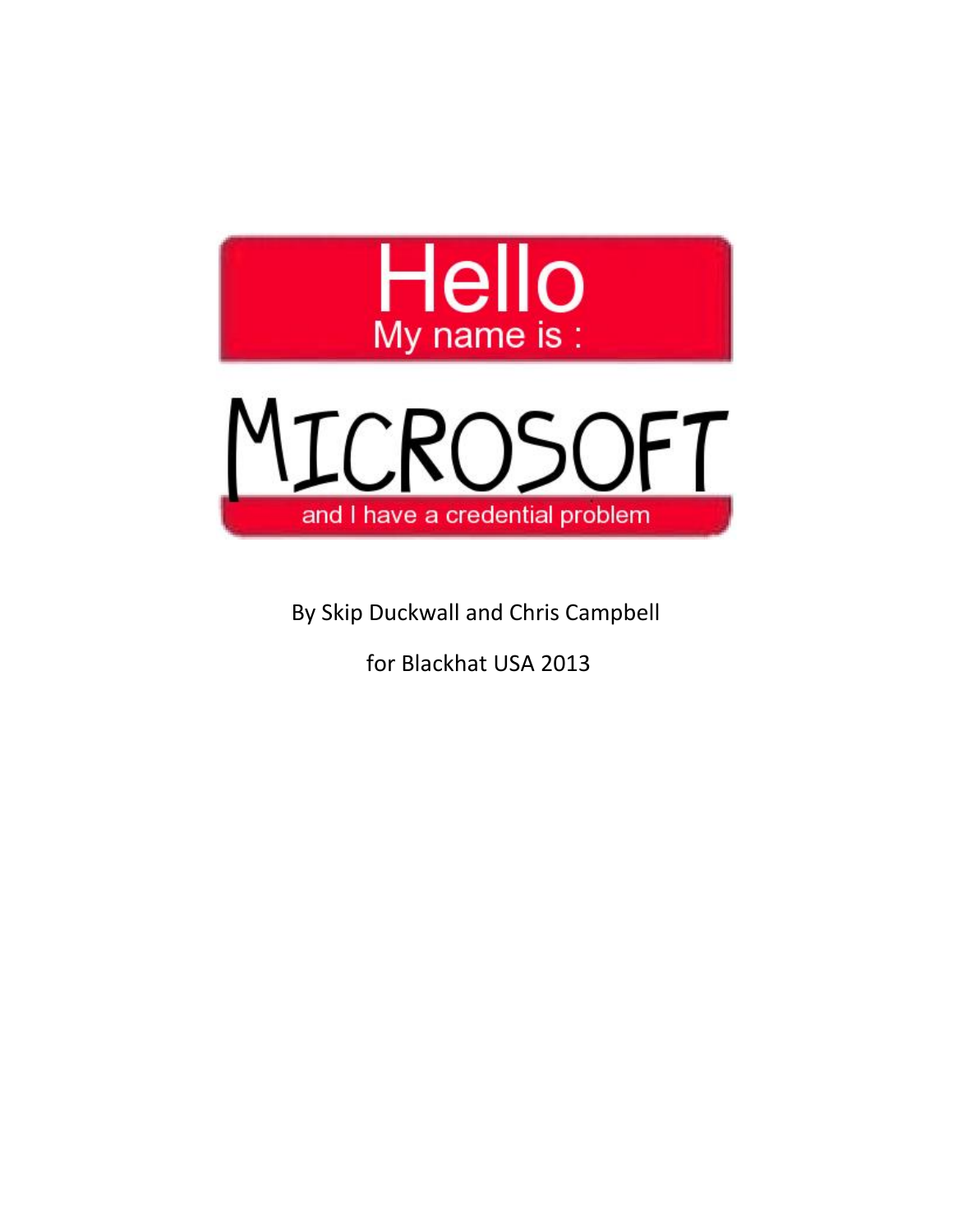#### **Introduction**

User credentials are one of the most powerful items an attacker can obtain. Single-factor, or password based credentials are dangerous to lose because of their extreme portability. From almost anywhere inside a prototypical business network, a username and password can and will get the attacker into almost any application from email to databases. Thus, protecting user credentials from the prying eyes of both attackers and malicious insiders should be a priority on the network. Unfortunately for the network defenders, Microsoft does not make this an easy task. Invoking imagery from the 1980 movie "Airplane", Microsoft has a credential problem.

Microsoft's problem with credentials starts with the implementation of the Single Sign on Solution (SSO) built into many Microsoft products, including Windows. Meant to improve user experience, Windows goes to extensive lengths behind the scenes to prevent the user from having to type in their username and password more than once. If this feature didn't exist, every time a user would try to access a network resource, such as email for a fileshare, they would be prompted for their password. In the average corporate network environment, this could end up being 10 or more times upon initial logon. During a recent talk entitled "Pass the Hash and Other Credential Theft and Reuse: Preventing Lateral Movement and Privilege Escalation" at the Microsoft Bluehat Security Conference, Mark Russinovich, Technical Fellow at Microsoft, called this phenomenon "Credential Fatigue<sup>1</sup>". The fact there is an internal term for overly bothering the user to type in their password illustrates how pervasive SSO is in the MS current and future development.

Behind the scenes, Windows authentication can interact with multiple authentication schemes. In order to provide the correct authenticator to the authentication service, Windows caches the user's credentials in memory in whatever format is required. In the case of NTLM, all that is saved is the user's password hash. For other authentication providers, including Kerberos, however, the plaintext username and password are saved. This means with the proper tools and SYSTEM level access, an attacker can recover the username and password for all users that are logged in. On servers with a large number of user logins, such as a file server or Exchange server, this could be devastating. This leaves attackers asking "Why 'Pass the Hash' when you can get the actual username and password?"

Even if an organization has implemented two-factor authentication, its use is only for "interactive sessions". This means that the second authentication factor (smart card, passcode token, soft cert, etc) is only used when physically logging into a server at the console or via Remote Desktop Protocol /terminal services. It is also possible for websites to require the security certificate of a user before allowing access. Unfortunately, most interactions that a user has with the work environment aren't considered "interactive". Access to file shares, email and database logins, to name a few, cannot use

<sup>1</sup> http://channel9.msdn.com/Events/Blue-Hat-Security-Briefings/BlueHat-Security-Briefings-Fall-2012- Sessions/BH1208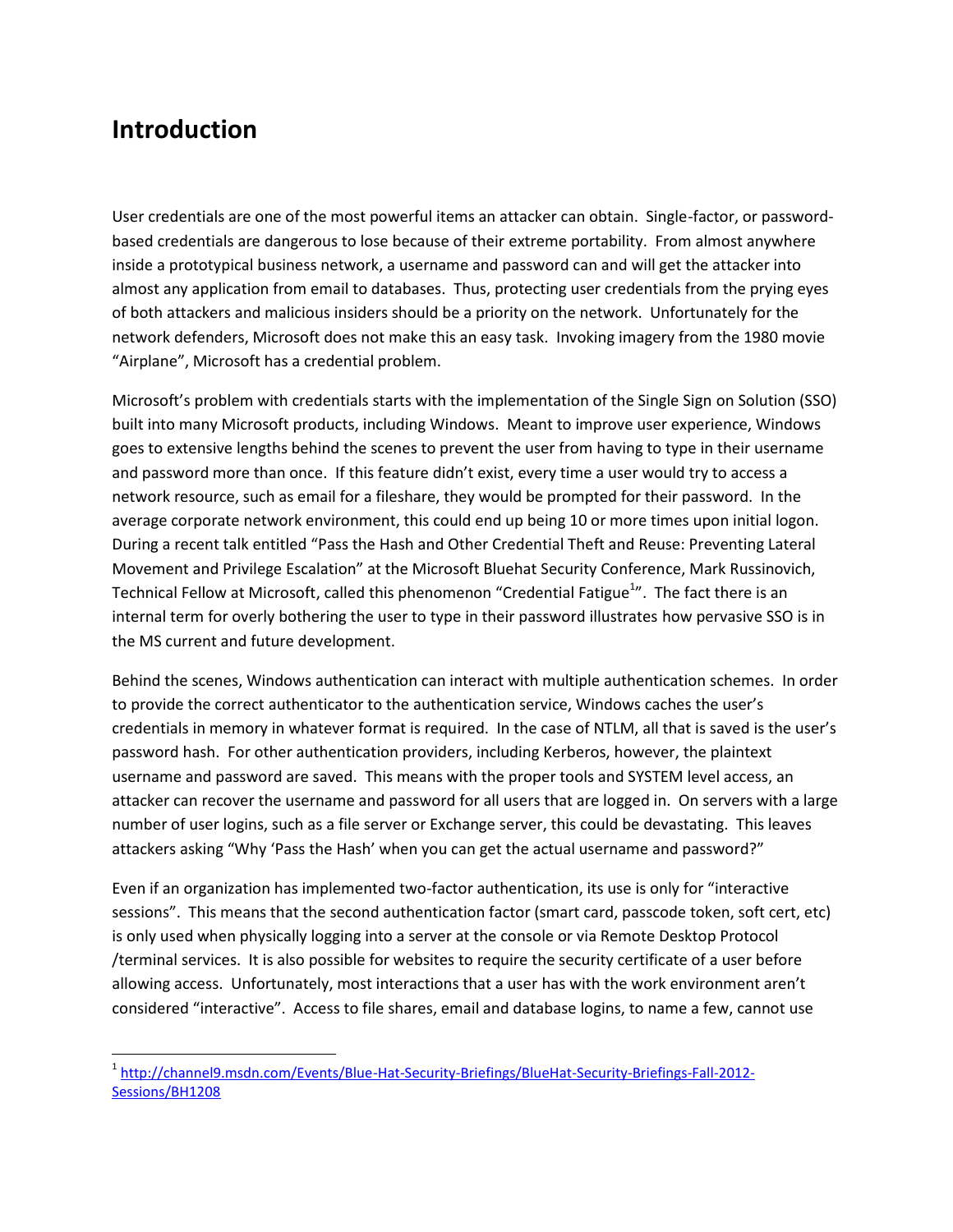the second factor for authentication. What does this mean? Windows still relies on the passwords and/or password hashes behind the scenes to authenticate to network resources that are incapable of utilizing two-factor authentication.

Outside of the SSO world it isn't exactly rainbows and unicorns either. User level credentials are potentially lying all over the place. Examples are domain cached credentials, plaintext passwords for saved accounts in the LSA secrets, local SAM (Security Account Manager) accounts, application-saved passwords in the registry, application saved passwords in application configuration files, password vaults, keylogging, and the list goes on. This presents a veritable virtual smorgasbord of choices for an attacker to go after in order to gain access to other systems. Not all of these possibilities yield immediate gold, but that doesn't mean they aren't useful to an attacker with time and resources to burn.

If for some reason an attacker isn't interested in hunting for credentials, they have other options they can use. For example, Windows provides that ability for an attacker to create a thread in an already existing process to run their own code. This thread will run with all the security privileges of the user running the process. This code can then interact with the network while impersonating the account in question. It's also possible to export Kerberos tickets and reintroduce them onto a different machine, thus granting the ability to literally transplant users from one system to another without any knowledge of the user's credentials.

### **Single Sign-On: The Great and Terrible**

A typical day at the office for the average person involves showing up, sitting down at their workstation, logging in to the computer, bringing up their email, browsing updates on the corporate internet, and then going on about their daily routine. Behind the scenes, when the user logs in, scripts run that mount all the required file shares dependent on the user's level of access. All of these interactions with network resources only required the user to input their password one time. Through the magic of SSO, Windows makes it so that as long as all the applications are configured correctly, the user rarely has to type their passwords in again. How does this work? What's behind the curtain?

Somewhat simplified, when the user initially logs in interactively (via the computer's console) they interact with the "Winlogon<sup>2</sup>" process. "Winlogon" accepts the user's credentials and passes them onto the "LSASS" (Local Security Authority Subsystem Service) process for validation. "LSASS" uses "authentication packages" to validate that the credentials are valid, for example by validating against Active Directory or the local SAM database. Assuming the credentials are validated, a shell is created for the user and the logon process continues on. However, the valid credentials are cached for future

<sup>&</sup>lt;sup>2</sup> http://msdn.microsoft.com/en-us/library/windows/desktop/aa380543(v=vs.85).aspx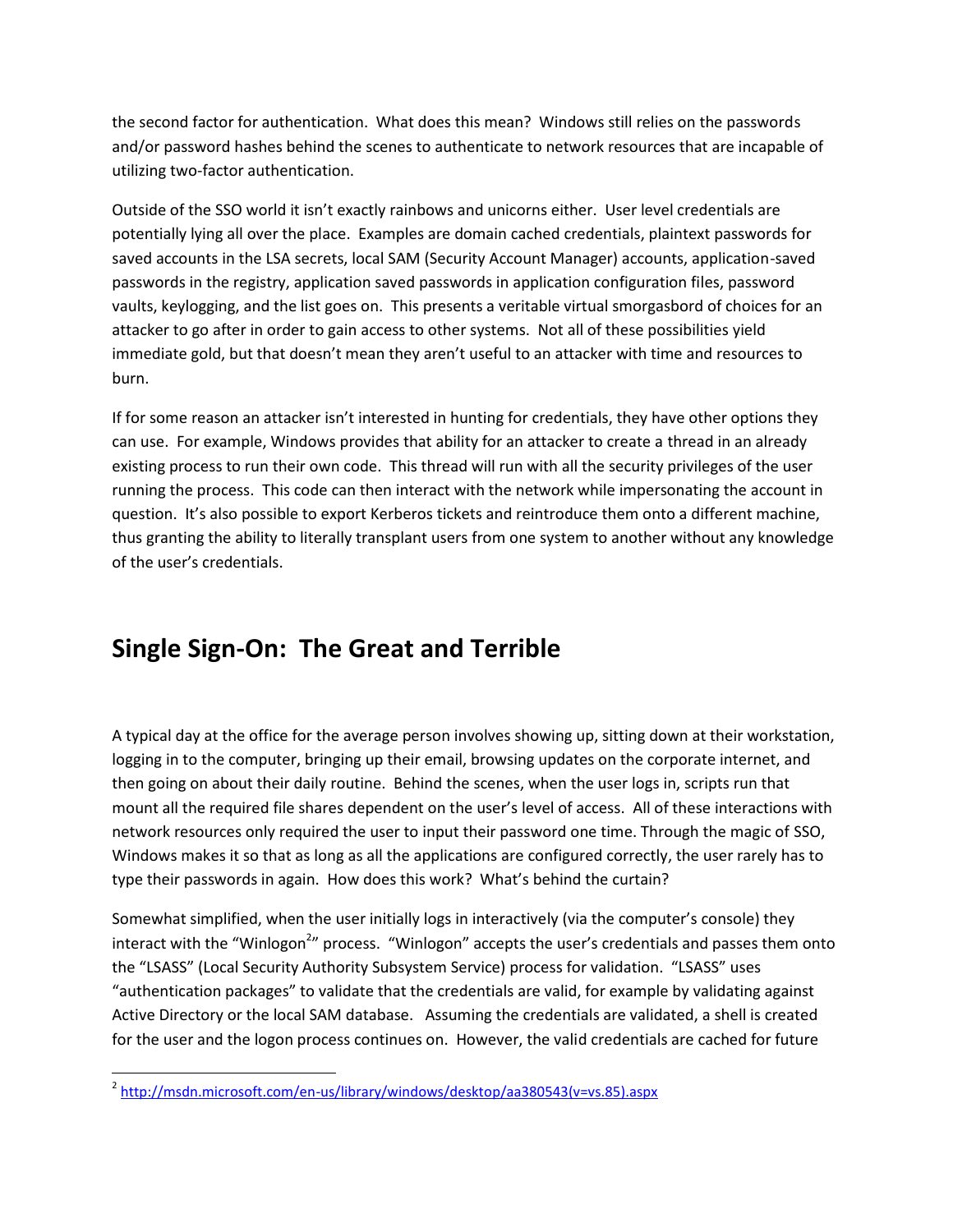use by the LSASS process. In fact, LSASS is a true polyglot, speaking several different authentication methods.

Authentication dialects are supported by "Security Support Providers", or SSPs for short. There are SSPs for Kerberos, NTLM, Digest-MD5, and others. Many of the SSPs might not be used at all during the average user's session. However, each of the SSPs keeps what it needs in order to properly process requests for that particular dialect. You know, just in case...

# **Parlez-Vous [Kerberos|NTLM|Digest|...]?**

As previously mentioned, each SSP handles different types of authentication mechanisms as well as keeps whatever information it needs to act on behalf of the user around just in case it is needed. We will briefly discuss the various methods of authentication and what (apparent) information is kept hanging around in the memory of the LSASS process. All an attacker needs is System level privilege to be able to access the memory of the LSASS process.

● Kerberos

Kerberos is the default authentication mechanism for Active Directory. Kerberos originated at MIT and is based on a user being granted a time-limited ticket. By providing this ticket to network services, the authentication exchanges are streamlined resulting in much lower overhead during the period the ticket is active.

Certain criteria have to be met before Kerberos can be used. For example, both ends of the connection (client and server) have to be in the same domain (or trusted domain). The client and/or server must refer to each other by their DNS names. If one end uses an IP address, then Kerberos cannot be used.

More details on security issues with Kerberos will be discussed later in this paper.

What is kept in memory in LSASS?

Based on the research of Mr. Benjamin Delpy<sup>3</sup>, AKA gentilkiwi, it appears that LSASS keeps username and the unencrypted password for the Kerberos SSP. Below is the output of his tool Mimikatz:



Figure 1- Output from Mimikatz for the Kerberos SSP

<sup>3</sup> http://blog.gentilkiwi.com/mimikatz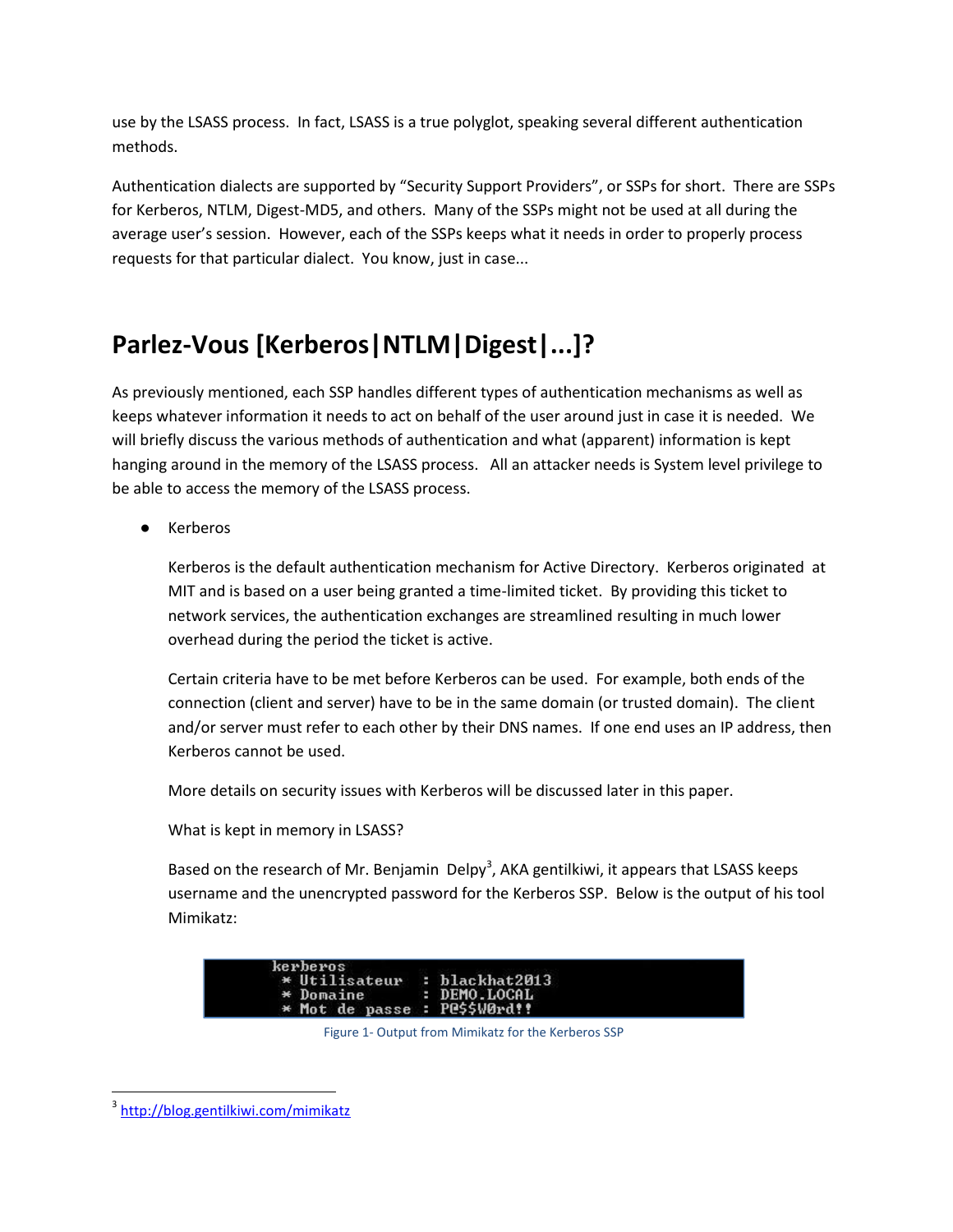$\bullet$  NTLM (MSV1 0)

Prior to the introduction of Kerberos, NTLM was the authentication method used by Microsoft Windows Domains. However, NTLM is still used today, even in Active Directory environments. If Kerberos cannot be used, for example if one endpoint is referred to by IP address, then NTLM is used to authenticate instead. NTLM can also be used to authenticate with virtually any protocol that Microsoft supports. For example, it is not unusual to see NTLM traffic used for accessing SharePoint. Exchange can configure NTLM authentication for most email protocols, to include SMTP, IMAP, and POP3. MSSQL servers can be configured to use NTLM authentication as well.

There are 2 different hash types that get calculated: the older LanManager (LM) hash and the NT hash. LM hashes suffer from serious cryptographic problems, including a 14 character limit on the length of passwords. Because of this, the passwords of 14 characters or less can be easily recovered from the LM hash via rainbow tables. **Note: In the LSASS process, a LM hash is calculated REGARDLESS for any password of 14 characters or less. Even if the registry settings exist to prevent the LM passwords from being written to disk.** The NT hash doesn't suffer the same cryptographic issues as the LM hash, however, it is not a cryptographically strong hash, and modern hardware can crack these hashes at a very high rate of speed.

Additional security risks of NTLM usage will be discussed later in this paper.

What is kept in memory in LSASS?

Mimikatz shows us that both the LM hash and the NT hash are kept in the LSASS process memory.

| $msu1$ $\theta$     |                                    |
|---------------------|------------------------------------|
| $\star$ Utilisateur | : blackhat2013                     |
| * Domaine           | : <b>DFMO</b>                      |
| * Hash LM           | : b0109442b77b46c7a67a448822b50c99 |
| * Hash NTLM         | : 564644a3eef2263fbd5642e1dd898154 |

| Figure 2 - Mimikatz Output for the MSV1 (NTLM) SSP |  |  |  |
|----------------------------------------------------|--|--|--|
|----------------------------------------------------|--|--|--|

● Digest MD5

Digest authentication was primarily introduced as a method of authentication to use with web servers to replace the credentials being sent in cleartext via so called "basic authentication". The username, password, a time-based nonce (number used once) and other information are concatenated and passed through the MD5 hashing algorithm.

What is kept in memory in LSASS?

Mimikatz was the first tool to introduce the world to the fact that plaintext credentials were being cached in LSASS, and the Digest-MD5 SSP was the first place they were found.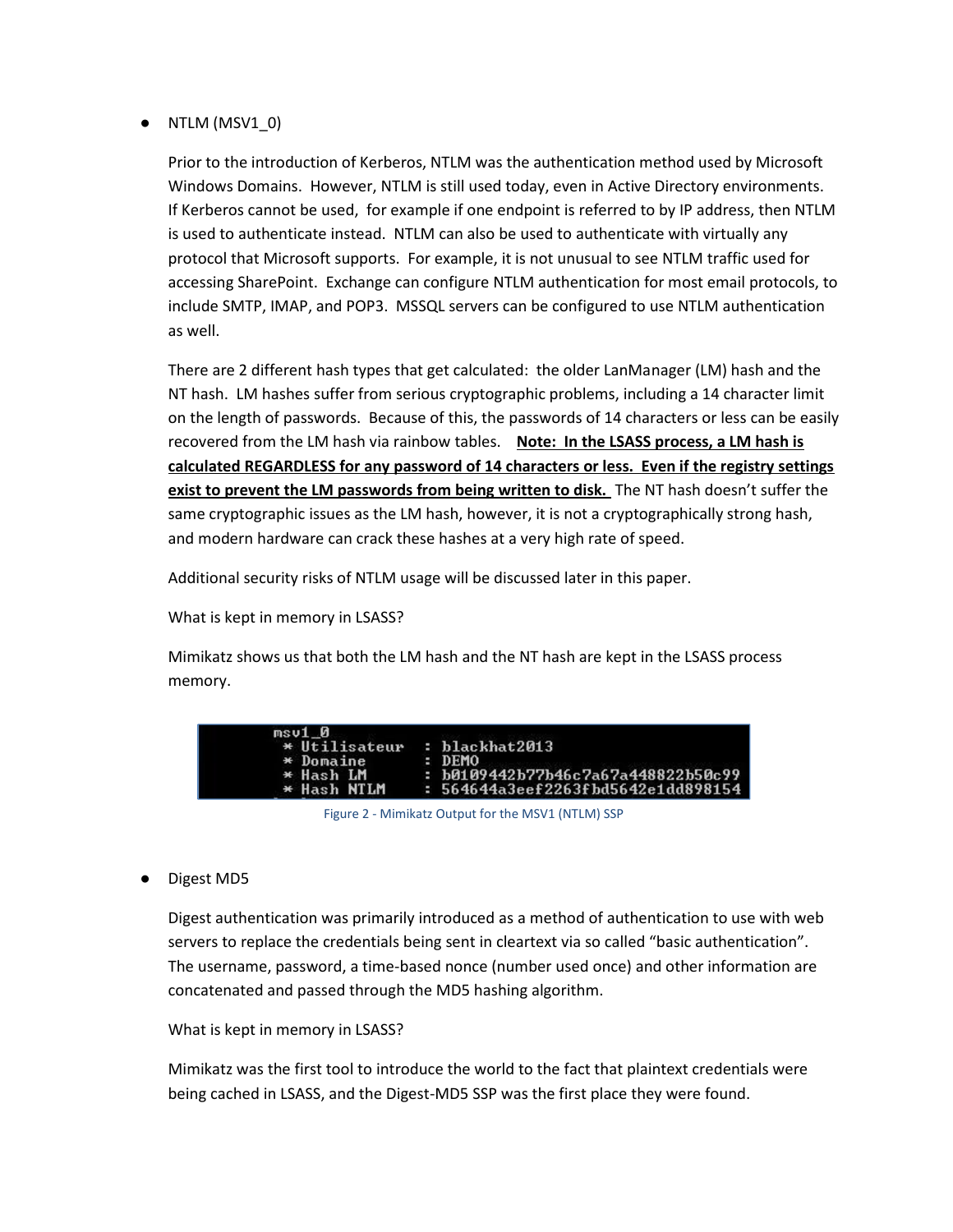

Figure 3 - Output of Mimikatz for the MD5 Digest SSP

Beyond these three major authentication schemes, there is also support for other, less used SSPs, like LiveSSP, used to authenticate your computer systems to the Microsoft Live-ID authentication. Who doesn't want their user's accounts tied in with their XBOX account at home? There is also support for custom SSPs for those who have some sort of custom authentication scheme.

# **Tit for Tat - Your Move [Microsoft | Researcher]**

Microsoft is in a constant arms race with security researchers. For example, in the most recent preview release of Windows Blue (8.1) Microsoft made efforts to counter the research that initially brought us Mimikatz and subsequently added to WCE<sup>4</sup>. However, within a few hours, Mimikatz was updated<sup>5</sup> and the plaintext passwords were still found. Microsoft will more than likely fix the problems and the fight will return to the researchers. Lather. Rinse. Repeat.

However, even if Microsoft does find a way to prevent Mimikatz or tools like it from working in current versions of Windows, there is no guarantee any such features will be backported into previous versions as this will be terribly expensive for Microsoft. The time to backport the fix(es) into the older codebases, build patches, update documentation, test, etc could simply be infeasible for Microsoft to undertake. This leaves most organizations vulnerable to these attacks. The typical upgrade cycle for large organizations usually takes several years and often corresponds with hardware upgrades. Without a backport Mimikatz and tools like it will be useful for the foreseeable future.

What about simply removing the offending features? What about making the features optional? What about just prompting users for a password the first time one of these SSPs gets called rather than simply enabling everything? These are all interesting questions that would need to be discussed with the designers of Windows authentication. Perhaps there are well-reasoned arguments why this is infeasible. Microsoft, please, enlighten the masses!

In the next section we explore what an attacker has to play with in the event that there's nothing available to use in LSASS.

<sup>&</sup>lt;sup>4</sup>http://hexale.blogspot.com/

<sup>5</sup> http://blog.gentilkiwi.com/securite/oups-compte-microsoft-windows-8-1-preview-en-clair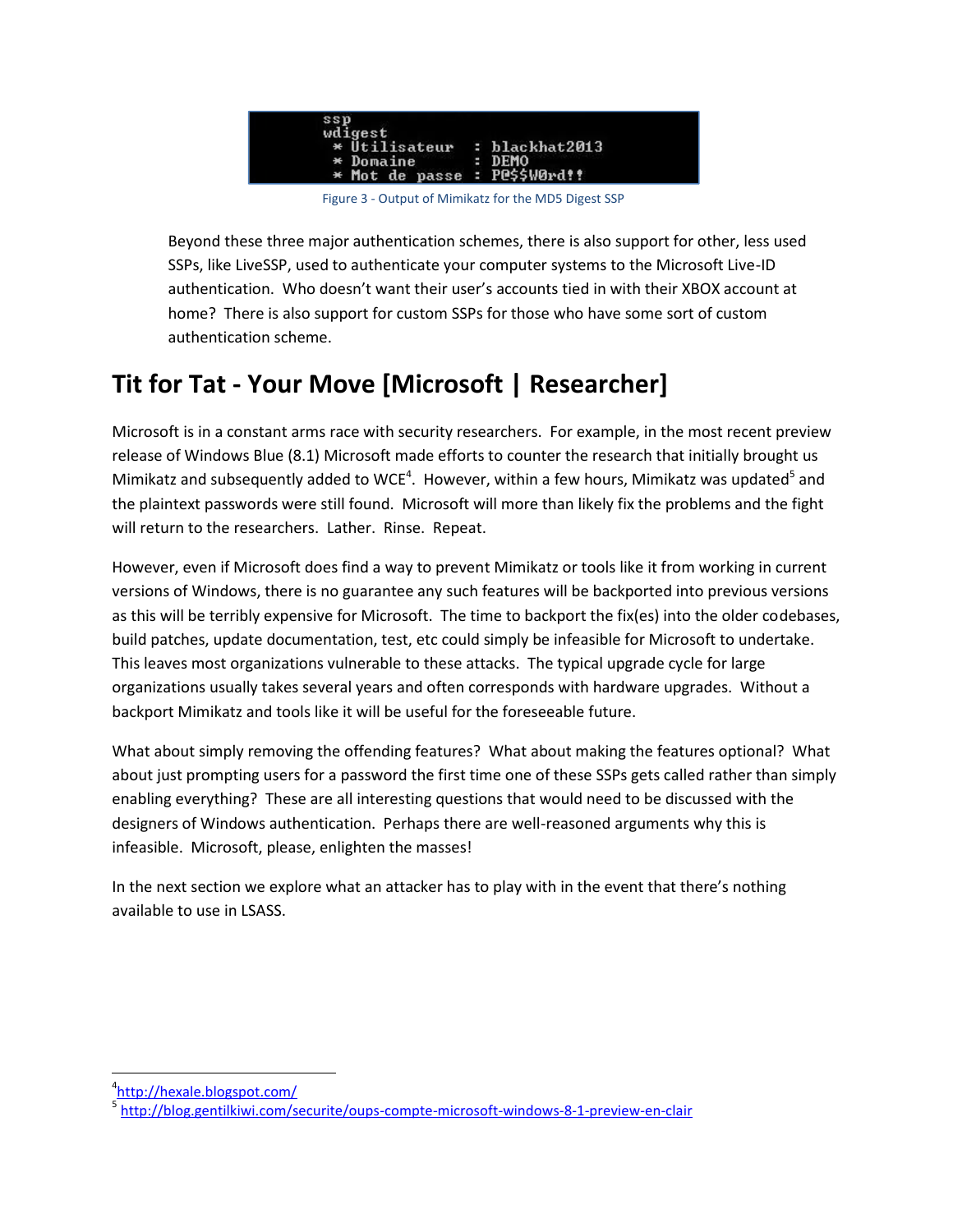# **The Delusion Starts, LSASS Memory is Empty**

Even if Microsoft were to fix the issues with SSPs and plaintext credentials, attackers still have the venerable "Pass-the-hash Attacks" (PTH) to fall back on as well as possible attacks against Kerberos, such as "Pass-the-ticket".

As alluded to in the SSP section of this paper, NTLM suffers from several weaknesses. The first, which allows the so called PTH attacks relies on the fact that the NTLM protocols acts on the unsalted and hashed form of the password instead of the actual password. If the password hashes are compromised, then an attacker can use the hashes themselves to authenticate to almost anything on the network and access any and all data. **It is worth noting that this is exactly what the NTLMSSP does in Windows systems, it passes the hash! This is evidenced by the fact that only the hashes are kept by the NTLMSSP.**

There are two primary versions of NTLM in use today. The older version, sometimes referred to as NTLMv1 (also known as MS-CHAPv2) has been completely broken. Please refer to Moxie Marlinspike and David Hutton's talk last year at Defcon 20 for more details<sup>6</sup>. Their attack allows the initial password hash to be recovered, thus enabling PTH attacks. While their talk specifically talks about MS-CHAPv2, the authentication process is the exactly same for NTLMv1. A third security researcher, Mark Gamache<sup>7</sup>, released a tool to pull out the necessary parts and run the NTLMv1 hash against Moxie's Cloudcrack<sup>8</sup> service. The other NTLM protocol in use, NTLMv2 has corrected many of the problems with NTLMv1, however it still affords an opportunity for the plaintext password to be cracked directly if captured on the wire.

In addition, both NTLMv1 and NTLMv2 are vulnerable to a relay attack $^9$ . In the relay scenario, an attacker somehow gets a user to authenticate to a service they control using NTLM. This could be an icon in a word document that references a network share on the attackers computer, or possibly a website requiring NTLM authentication. When the victim's computer automatically tries to authenticate (thanks again SSO), the attacker then attempts to authenticate to a service on a different server, simply forwarding on the victim's authentication to that service. When the service responds back with the challenge, the attacker forwards the challenge back to the victim's computer. This continues throughout the rest of the authentication exchange. After the authentication is complete, the attacker has an authenticated session to do with what they please.

It is worth noting that by default, domain controllers, require SMB signing in order to authenticate using NTLM. This effectively prevents the relay attack from working against a domain controller. However, the relay attack will work just fine against any other member servers which typically do not have SMB signing enabled.

<sup>6</sup> https://www.cloudcracker.com/blog/2012/07/29/cracking-ms-chap-v2/

<sup>7</sup> http://markgamache.blogspot.com/2013/01/ntlm-challenge-response-is-100-broken.html <sup>8</sup> https://github.com/moxie0/chapcrack

<sup>9</sup> http://www.room362.com/blog/2012/7/10/cross-protocol-chained-pass-the-hash-for-metasploit.html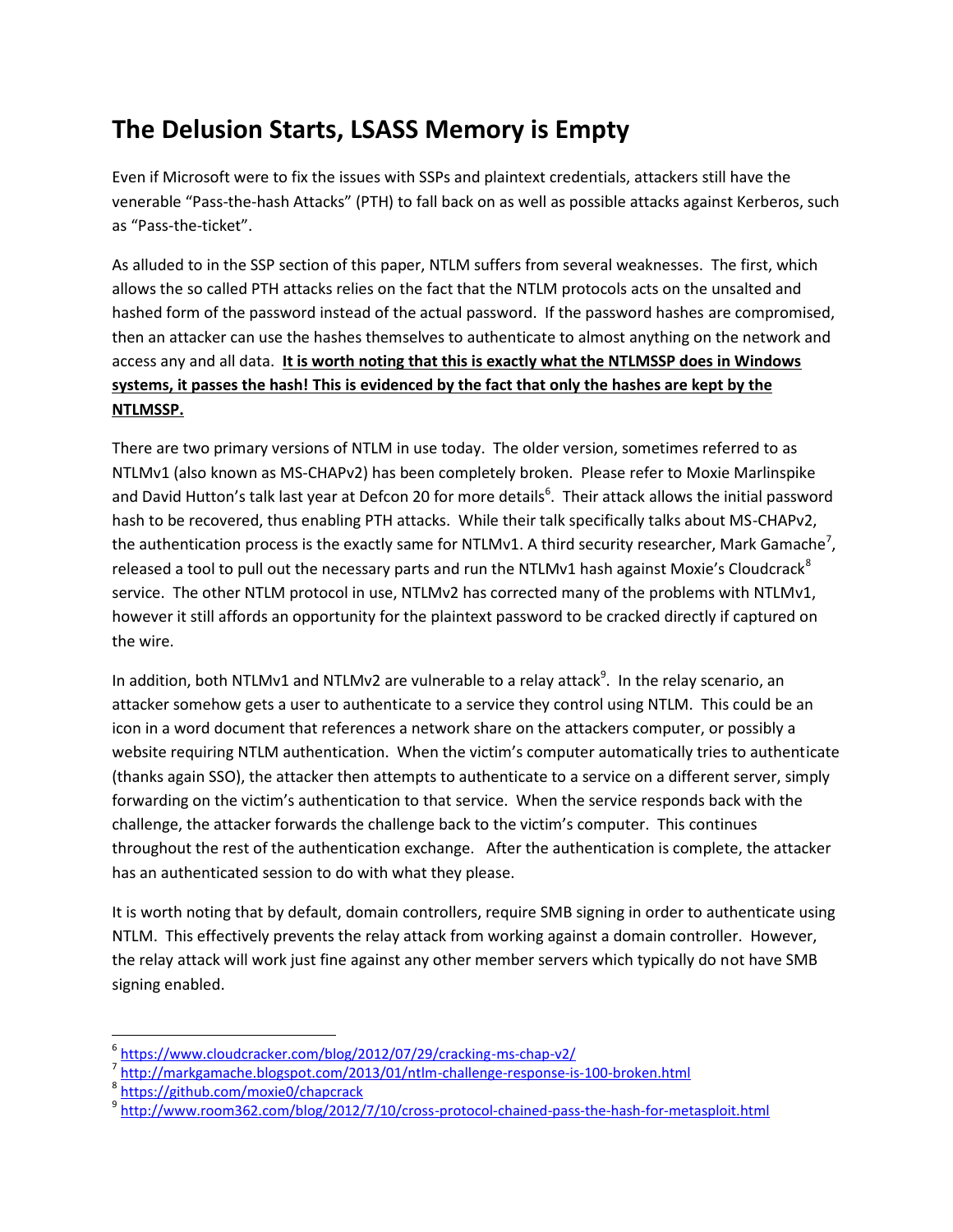The Microsoft implementation of Kerberos also has its issues. First off, WCE allows the attacker to dump the user's TGT from one computer and reload it on a different computer, effectively transplanting the user from machine to machine. If the attacker gets ahold of a Domain Admin's TGT, they can effectively replicate the user on as many domain-connected computers as they want. Also, while technically the ticket granting tickets (TGTs) expire, it is relatively trivial to get the ticket's timeout extended, since the Microsoft implementation will automatically do it for you if you present an expired TGT when requesting access to services.

In addition, from our Blackhat USA 2012 whitepaper, the long term secret keys between the domain and the Kerberos entities is their password hash. In addition, the secret key used to sign all Kerberos TGTs is the KRBTGT hash. It's theoretically possible for somebody to take a regular users TGT, alter the server only portion to grant access as a Domain Admin, repackage it all together and then introduce it back onto the Windows system. Talk about a golden ticket.

People might think that these attacks against Kerberos are some sort of recent or newly discovered problems. However, many of the essential problems with Kerberos have been described in the 1991 paper "Limitations of the Kerberos Authentication System<sup>10</sup>" by Bellovin and Merrit. While the paper primarily relates to Kerberos 4 and spends most of its time talking about specific message interactions between Kerberos clients and servers, there are still some eerie security discussions that ring just as true today. Things like the previously discussed "pass-the-ticket" attack, compromise of the Kerberos Key Distribution Center can allow an attacker the ability to emulate any user, and the fact that the long term secret keys are the user passwords are all discussed. As George Santayana said "those who cannot remember the past are condemned to repeat it."

Hypothetically, what would happen if NTLM were eliminated and Kerberos didn't suffer from these weaknesses?

### **The Descent into Madness - Tokens**

If for whatever reason NTLM / Kerberos were unavailable, the next rung down the ladder relates to "security tokens". Security tokens are associated with every Windows process and detail information regarding the security context of the process. The seminal paper on the subject was entitled "Security Implications of Windows Access Tokens - A Penetration Tester's Guide<sup>11</sup>" by Luke Jennings from 2008. Even 5 years later this paper is worth the read.

As a quick summary, there are essentially 2 privilege levels of security tokens that are useful for attackers, impersonation and delegation. Impersonation allows an attacker to impersonate another user on the compromised system. Impersonation tokens are typically created when the computer is accessed non-interactively. This is primarily used as a privilege escalation technique in order to get to System level privileges on the compromised computer.

<sup>10</sup> http://academiccommons.columbia.edu/catalog/ac%3A127106

<sup>&</sup>lt;sup>11</sup> http://labs.mwrinfosecurity.com/assets/142/mwri\_security-implications-of-windows-accesstokens\_2008-04-14.pdf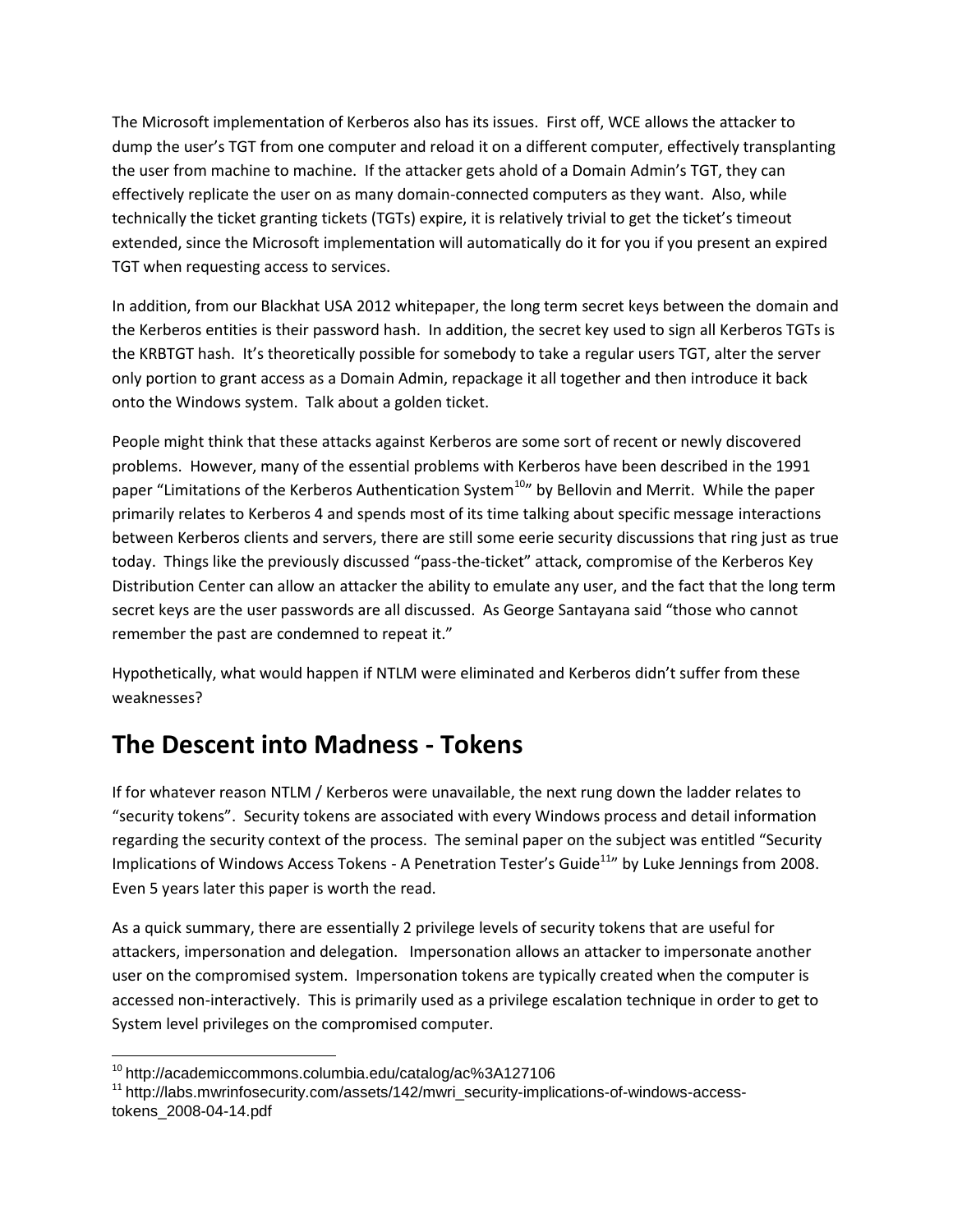Delegation allows the user to leverage the level of access this token has on this system onto another system. Delegation tokens are typically created when the user establishes an interactive session. This is truly what an attacker wants in that it allows an attacker who finds a token for a user with higher privileges than what is currently available to move laterally and upwards towards the ultimate prize, a domain admin account. There could be several intermediate hops between a regular user and domain administrator. Usually from an attacker's standpoint it's simply a matter of time and jumping from account to account to discover the path to the top. One of our favorite techniques is to try to entice an administrator to log onto the system by causing some sort of issue on the computer. The admin logs in, we steal their token, life is good. Barring trying to invoke a login by an administrator user, attackers will often target network file shares as they have a large number of users who have file shares mounted through login scripts, and thus often have usable tokens.

The biggest problem with tokens is that in many cases, security tokens can remain available long after the process has been terminated. This is especially true with the way that many admin tools interact with the system. If the program being used properly logs out, the tokens generally disappear properly. However, in many cases, the only way to prevent the token from being used is to reboot the system!

For example, if a server administrator used RDP to log into a server and didn't explicitly log out of his session, the delegate tokens will remain. Other tools such as Sysinternals PsExec often leave tokens as well, depending on how it was used. Microsoft did some testing as part of their revision of their PTH whitepaper and has a section listing under what circumstances a limited set of tools leaves usable tokens.

Note: We have personally seen other tools leave tokens lying about. For example, recently we saw a McAfee AV scan kicked off by an IT department leave its security token after the scan was completed. An attacker now has instant access to the account the McAfee scanner used, often a highly privileged domain account!

The risk associated with delegate tokens can be somewhat mitigated on newer versions of Windows. Windows 2008 domains and later have the ability to designate accounts as "sensitive and cannot be delegated". However, in many cases this will prevent things from working properly. For example, the McAfee virus scanner previously mentioned needs to log on interactively in order to execute the scan that was initiated by the IT staff. Without delegation this account couldn't be used to execute the scanner on the remote machine.

So, what else is there to worry about? In the next section we'll talk about some items that deserve attention, but we really want to focus on GPP, or Group Policy Preferences, a commonly used feature that doesn't really help the problem.

#### **Other Flotsam and Jetsam**

● Domain Computer Accounts / Domain Service Accounts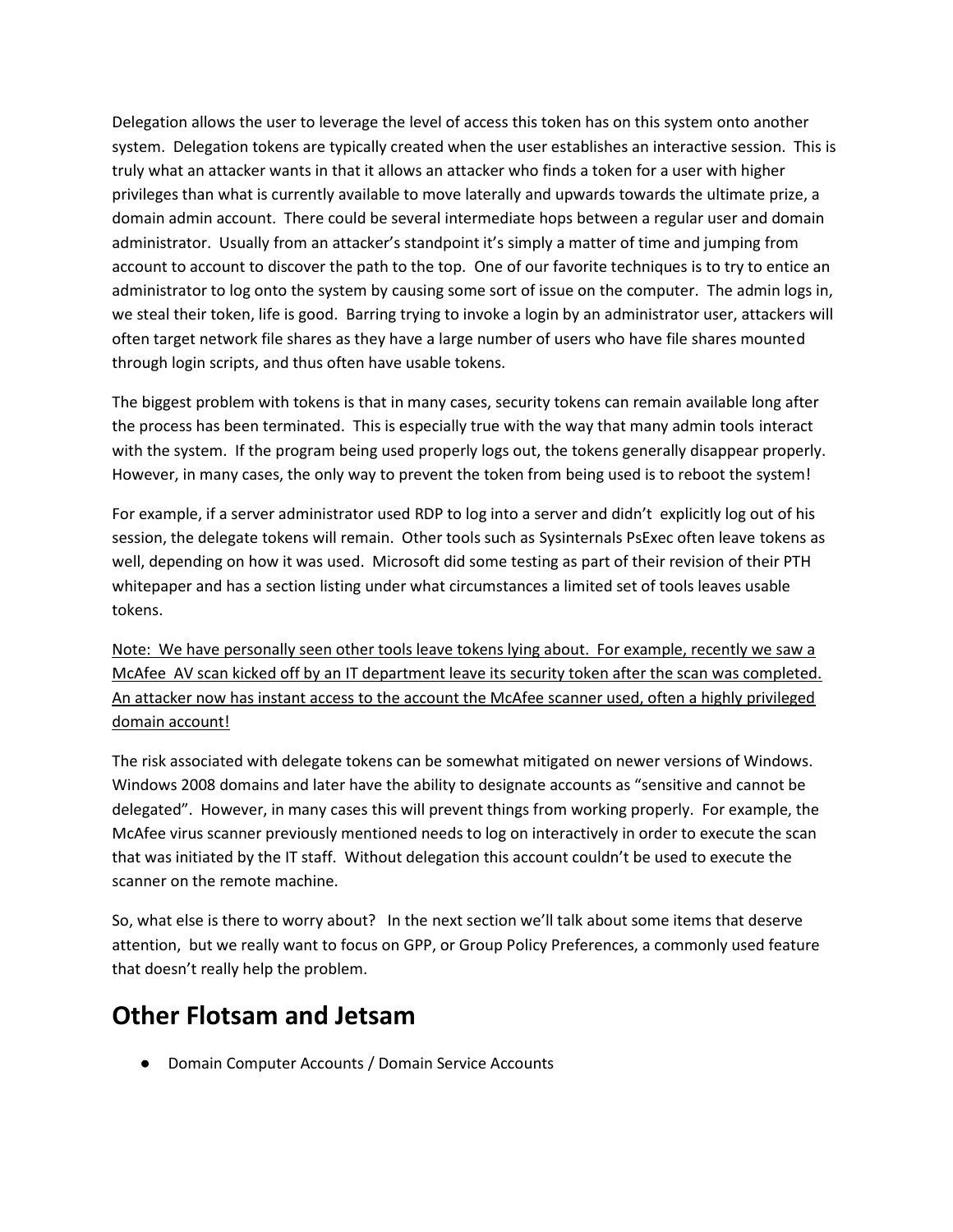When a computer joins Active Directory, a computer account is created. The plaintext password (a long random unicode string) is kept in an area called the LSA (Local Security Authority) secrets. While using this account isn't anything terribly sexy, it's still a member of the 'Domain Users' group, which by default can gather all sorts of information regarding the Active Directory, such as a list of users, list of groups, group memberships, etc. This could also mean the ability to mount a file share. Useless Trivia: When a computer account is pre-created (or the password for the computer account is reset) the password is automatically set to the be the same as the computer account name. When the account is used to join the domain, the password is automatically reset to something random. Domain service accounts also save their passwords in LSA secrets.

● Domain Cached Credentials

In the event that a computer loses touch with the Active Directory, by default up to 10 domain logon credentials in a salted and hashed format are stored. This allows the computer to authenticate an account while the connection between the computer and Active Directory is being fixed. While these credentials cannot be passed in a PTH attack, they can be dumped with tools like cachedump and they can be attacked offline with John the Ripper. These hashes are also stored in the LSA secrets.

● Plaintext Credentials in unattend.xml/autounattend.xml

If an organization uses the Windows unattended installer to install new workstations, it's possible to recover credentials (possibly Domain Administrator!) from the master configuration file for the installation. There are several locations on a workstation where the file could be found after the installation. Read this cited article for more information<sup>12</sup>. Please note, oftentimes the unattended installer is installed on a network share and executed remotely leaving the configuration files readable by anybody on the domain.

● Plaintext credentials in configuration files / registry

Some applications store credentials in configuration files or hide them somewhere in the registry. Metasploit has a large number of post-exploitation scripts that will hunt for these credentials since oftentimes they will be used in other places across the network.

● Local credentials

Every Windows box has local accounts that are stored in a special registry hive called the SAM (Security Accounts Manager). By default Windows has a local administrator account (sometimes called the 500 account, because of its SID) and a guest account (default sid is 501). On a fresh install of Vista+, the local administrator account and the guest account are both disabled and have a blank password. When the machine finishes installation, a new account is created and

 $12$  http://technet.microsoft.com/en-us/library/cc749415(v=ws.10).aspx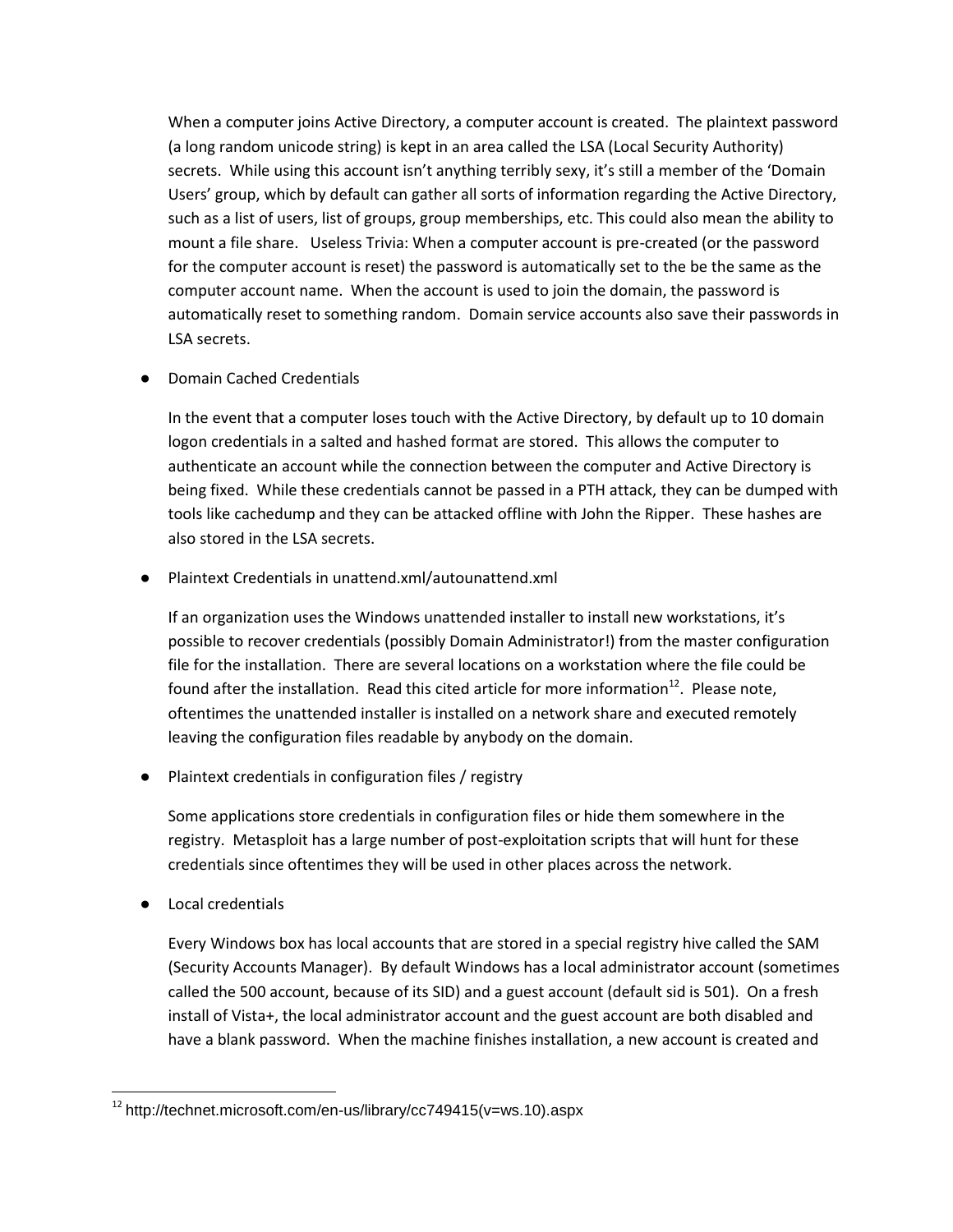added to the local administrators group on the computer. One notable exception to this rule is with Windows 2012. By default the local administrator account is not disabled.

UAC, or User Account Control, is enabled by default as well. UAC affects the way that the local accounts can access the computer across the network. The idea is that a local account should be used for administrative tasks locally. Hence, when a local account attempts to authenticate to a workstation remotely, the OS prevents it from working properly. However, there are a couple of very large caveats.

First, the capability that prevents the members of the workstations "administrators" group from accessing the workstation remotely can be overridden with a registry setting. It is not unusual for an organization to enable this particular setting when transitioning from older versions of Windows to newer versions to get around workflow issues $^{\rm 13}.$ 

Secondly, by default the local 500 account is unaffected by the UAC settings, since the account is assumed to be disabled. There is an explicit option to enable enforcement of UAC on the local 500 account. So in the event that the local 500 has been enabled, unless that other setting is enabled, UAC isn't enforced. This provides a popular method for lateral movement on the network in the event that the local administrator passwords are the same across multiple machines using PTH.

This leads us to discuss the previously mentioned Group Policy Preferences.

### **Making a Bad Problem Worse: Group Policy Preferences**

As if the Pass the Hash vulnerabilities aren't bad enough, Microsoft has introduced two features that make the problems dramatically worse. Group Policy Preference settings can easily ensure that every machine in your enterprise is vulnerable to lateral movement attacks by setting an identical password on every host or server. In addition, it suffers from a design flaw that allows for trivial password recovery.

# **Group Policy Preferences**

Group Policy Preferences were introduced with Windows Server 2008 and allow for more granular and flexible policy enforcement<sup>14</sup>. One of the features is the ability to configure local accounts, service accounts and scheduled tasks with credentials. Administrators often use this feature to uniformly rename the built-in administrator account and ensure that password is consistent. A consistent password is exactly what enables Pass the Hash and why it is so successful.

<sup>13</sup> http://msdn.microsoft.com/en-us/library/windows/desktop/aa826699(v=vs.85).aspx

<sup>14</sup> http://technet.microsoft.com/en-us/library/cc731892(v=ws.10).aspx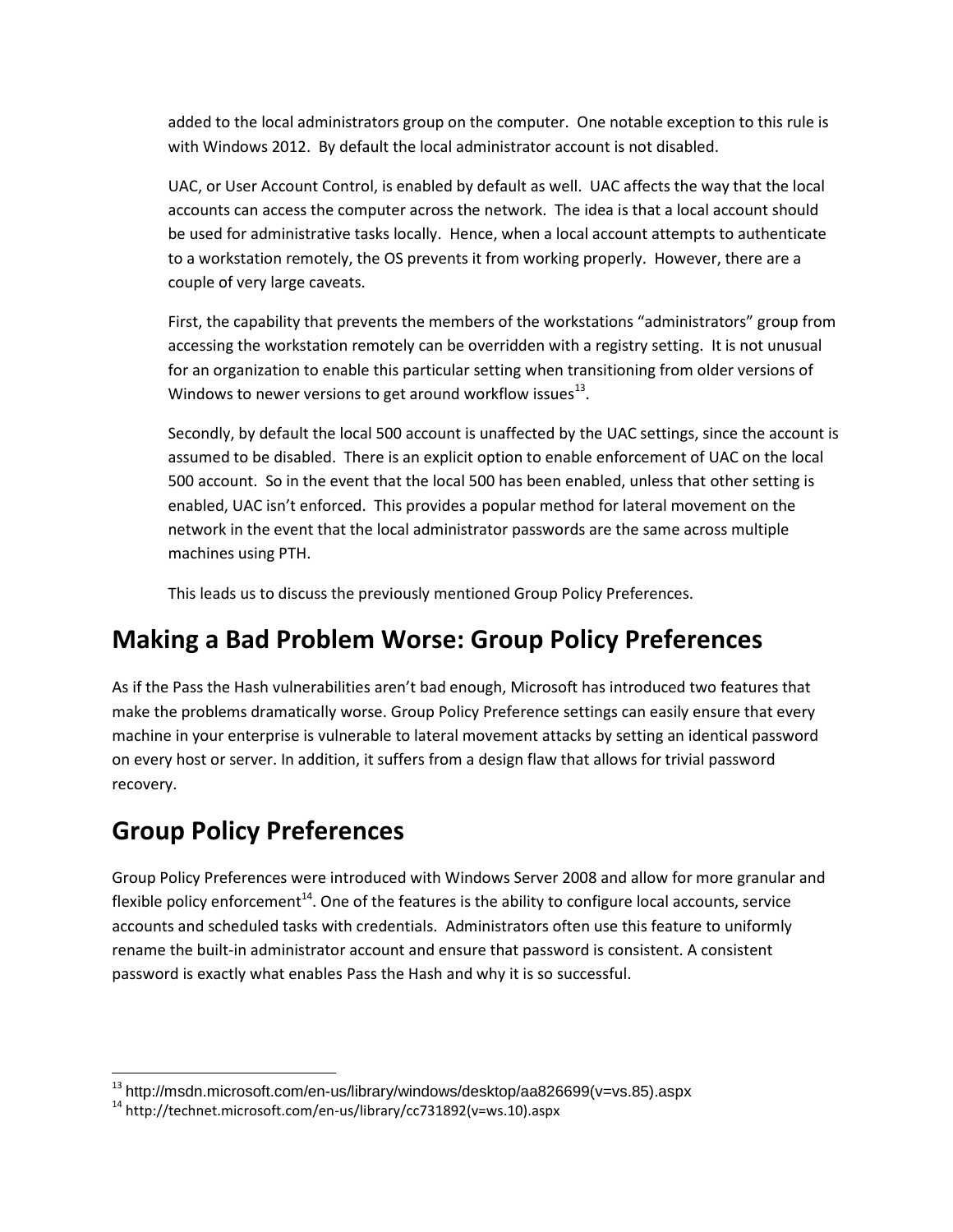| Default Domain Policy [2K8DC.DEMO.LAB] Policy<br>Ail Computer Configuration<br>Policies<br>国<br>Preferences<br>(R) Windows Settings<br><b>El Gat</b> Control Panel Settings<br><b>Data Sources</b><br><b>Devices</b><br>Folder Options<br>Local Users and Groups<br><b>Il Network Options</b><br>Power Options<br><b>Printers</b><br>all Scheduled Tasks<br><b>A</b> Services<br>ult. User Configuration<br>Policies<br>Preferences | <b>New Local User Properties</b><br>Local User Common<br>Actions<br>Liser name:<br>Rename to:<br>Pull name:<br><b>Description:</b><br>Password:<br>User cannot change password<br>Password never expires<br>Account is deabled<br>V Account never expires | Update<br>Administrator (built-in)<br><b>The Laws</b><br>DontHashMeBro<br>***************<br>Confirm Password:   executavesesses<br>User must change password at next logon<br>Accord exters 77 1/2013 |
|-------------------------------------------------------------------------------------------------------------------------------------------------------------------------------------------------------------------------------------------------------------------------------------------------------------------------------------------------------------------------------------------------------------------------------------|-----------------------------------------------------------------------------------------------------------------------------------------------------------------------------------------------------------------------------------------------------------|--------------------------------------------------------------------------------------------------------------------------------------------------------------------------------------------------------|

Figure 4 - Configuring GP Preference object to update username/pw

Newer versions of Windows Server actually warn the user against setting passwords in Group Policy preferences and this paragraph was added to a popular Technet blog post on the subject from 2008:

"Because passwords in preference items are not secured, we recommend that you carefully consider the security ramifications when deciding whether to store passwords in preference items. If you choose to use this feature, we recommend that you consider creating dedicated accounts for use with it and that you do not store administrative passwords in preference items.<sup>15</sup>"

Although Microsoft never hid this vulnerability, adoption of the feature by administrators was slow and it didn't pique security researcher Emilien Giraul's interest until 2012<sup>16</sup>. Utilizing a network capture, Emilien discovered that passwords were enforced utilizing XML files that obscured the passwords by encrypting them with a static key. Microsoft also published the key $^{17}$ :

> All passwords are encrypted using a derived Advanced Encryption Standard (AES) key,<2> The 32-byte AES key is as follows: 4e 99 06 e8 fc b6 6c c9 fa f4 93 10 62 Of fe e8 f4 96 e8 06 cc 05 79 90 20 9b 09 a4 33 b6 6c 1b

#### Figure 5 - AES key published by Microsoft

With the key, it is trivial to decrypt the encoded and encrypted passwords with a PowerShell function $^{18}$ :

<sup>15</sup> http://blogs.technet.com/b/grouppolicy/archive/2008/08/04/passwords-in-group-policy-preferences.aspx

<sup>16</sup> http://esec-pentest.sogeti.com/exploiting-windows-2008-group-policy-preferences

<sup>17</sup> http://msdn.microsoft.com/en-us/library/2c15cbf0-f086-4c74-8b70-1f2fa45dd4be.aspx#endNote2

 $18$  Get-DecryptedCpassword is a tool to be released with this talk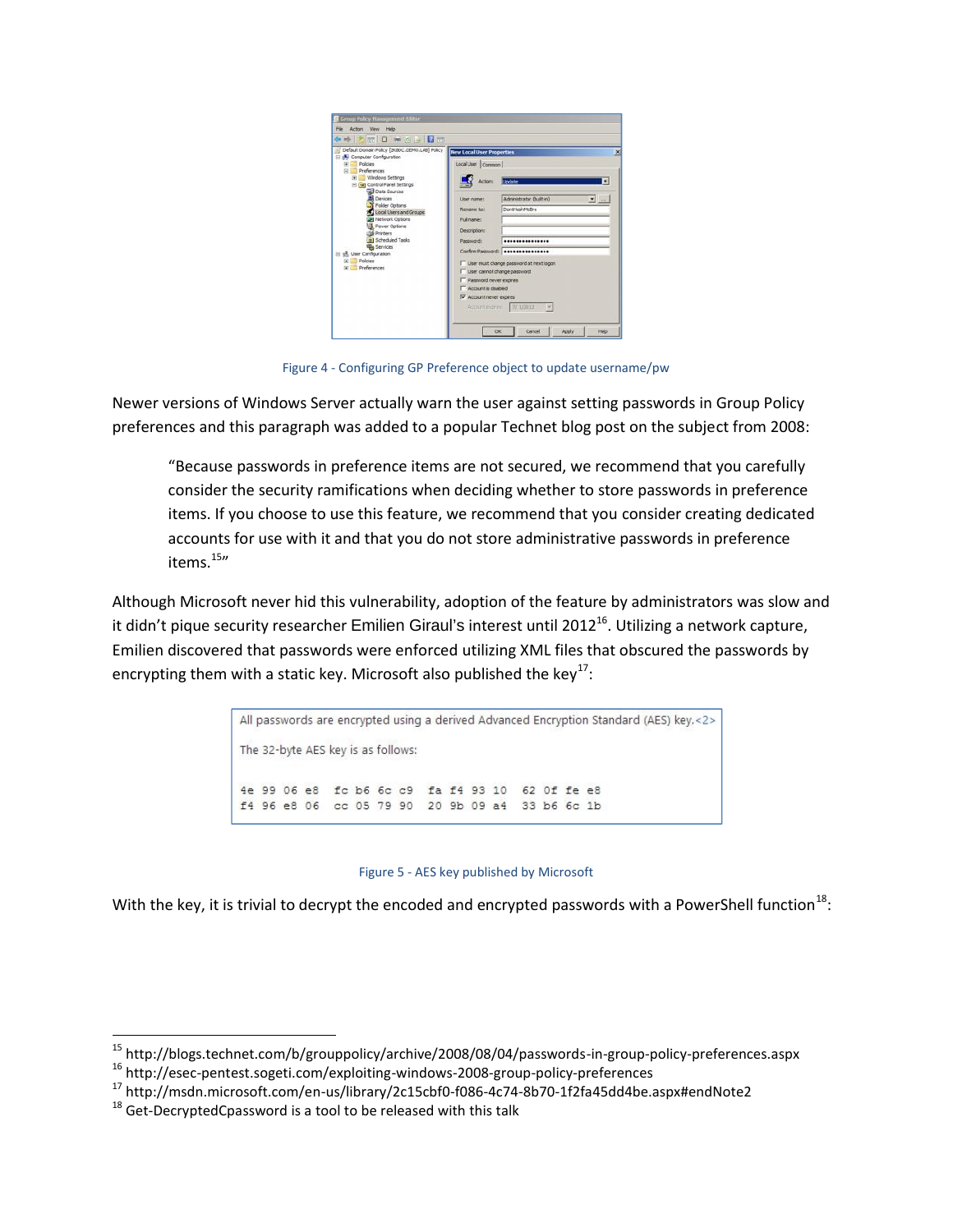

Figure 6 - Get -DecryptedCpassword PowerShell function to decrypt GPP passwords

With this feature, any member of the "authenticated users" group can simply browse to the policies folder on their domain controller:



Figure 7 - Groups .xml file from Domain Controller containing encrypted password string

Then easily recover passwords to administrative and service accounts providing a trivial privilege escalation path:



Figure 8 - Using Get-DecryptedCpassword from the PowerShell console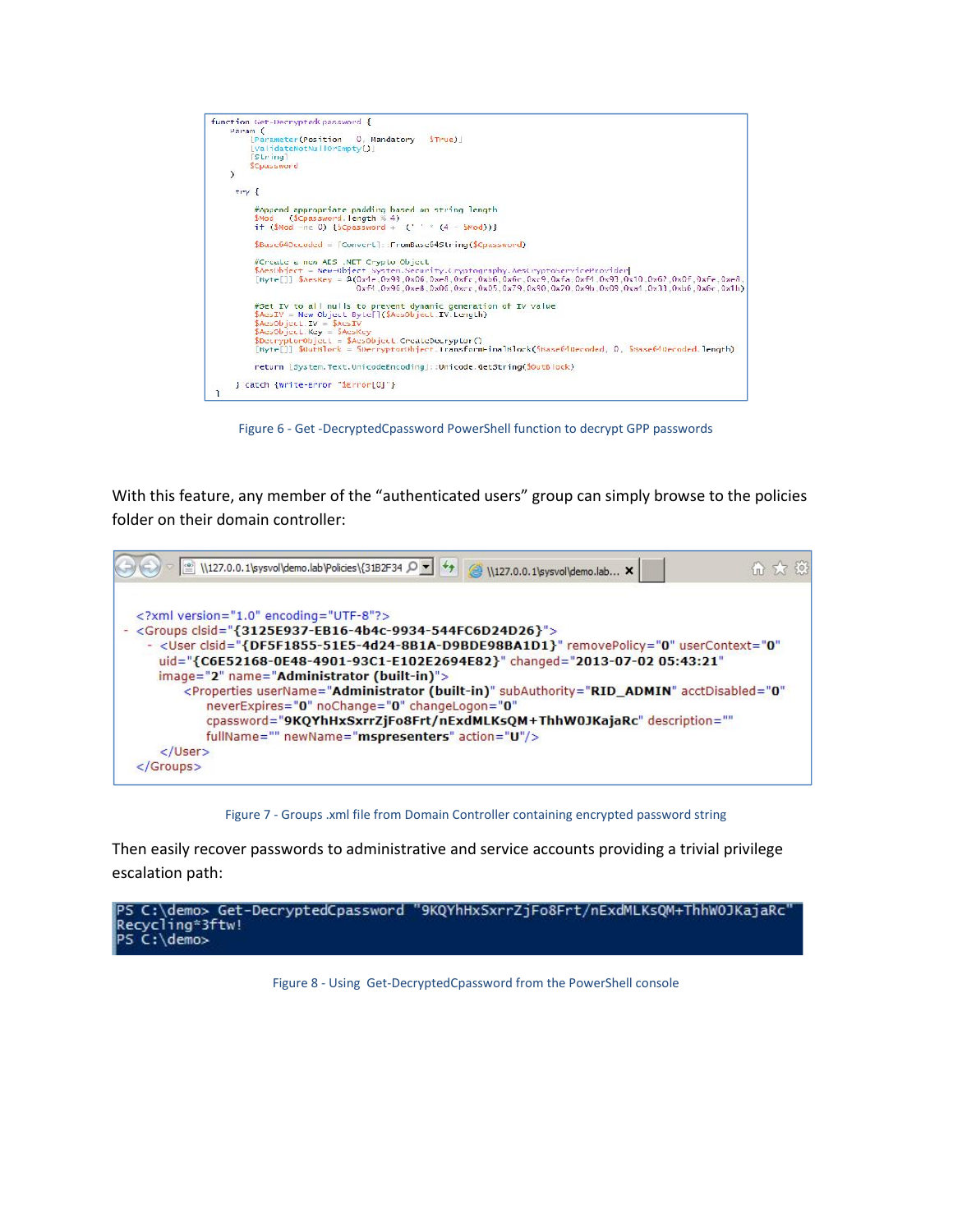

Figure 9 - GPP enables lateral movement with hashes or passwords

Instead of utilizing Group Policy Preferences to set passwords on local accounts, administrators have another option. Utilize a script to set a different password on every machine. There are tools such as Passgen<sup>19</sup>, but it is not available for download and isn't open-source so we wrote Set-UniquePassword<sup>20</sup>. Administrators can use the function to set unique passwords for local accounts in two basic ways. The first is the random option which sets a 30 to 60 character random password for each account. The hostnames and their associated username/password combinations should be immediately taken offline or not stored at all. The second option is to provide a password phrase that can be appended or prepended to a unique string from the machine. Currently, hostname, MAC and serial number are the only "tokens" supported. Both the hostname and MAC address contribute to a unique password, but only the serial number would be difficult for an attacker to gain from the network and therefore add some additional protection if the phrase is discovered.

If no two local admin account passwords are the same, then no two hashes are the same effectively neutering the one of the traditional PTH attacks using local credentials.

<sup>&</sup>lt;sup>19</sup> Protect Your Windows Network: From Perimeter To Data (Addison Wesley Professional, 2005)<br><sup>20</sup> Set-UniquePassword is a tool to be released with this talk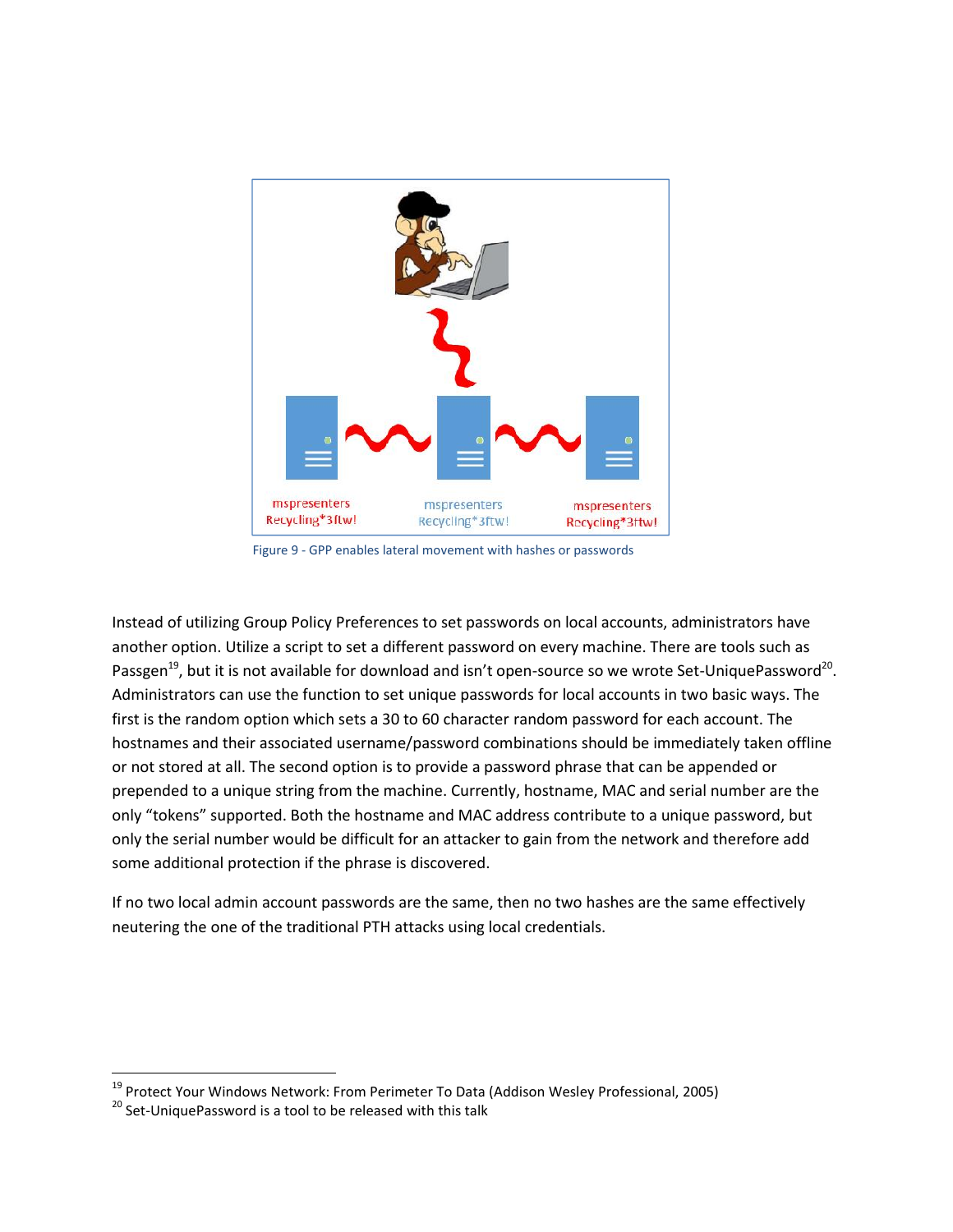## **Dispelling Rumors: Smart cards as a possible solution**

One idea that keeps being trumpeted as the solution to the entire problem is the notion of smart cards. Microsoft describes smart cards as "small, tamperproof computers" which "perform their own cryptographic operations" and are "as revolutionary to the computer industry as the introduction of the mouse or CD-ROM."<sup>21</sup> Ultimately, they are wallet-sized two factor authentication tokens embodying something the user possesses as well as a pin which is something the user must know. Unfortunately, Microsoft's implementation of the technology is flawed.



Figure 10 - AD setting requiring the use of smart cards

The easiest way to explain the concern with smart cards is with an example scenario that represents a common and secure environment. An organization requires smart cards for all interactive logons to include administrative and privileged accounts.

Traditional enterprise services such as SharePoint, Exchange and Outlook Web Access (OWA) are internet and intranet-facing. Users login into their workstations with their smart card and access an external service via SSO. They are not required to authenticate more than once in order to avoid "credential fatigue". Additionally, the organization has several internally-developed web applications that customers use. All servers are patched regularly and the organization has a robust security infrastructure with antivirus, host-based security products and third-party application whitelisting.

Despite all of security controls, an attacker is able to discover a seemingly insignificant file-upload vulnerability in a vendor receipt submission system. The attacker uploads a custom ASP file which is executed as the limited "NT AUTHORITY/Network Service" account<sup>22</sup>. The webshell is used to quickly discover domain credentials in database connection strings. This access is used to mount and search the domain controller for passwords in Group Policy Preferences. A local administrator name change and password are discovered and trivially reversed with a script<sup>23</sup>. The attacker then uses the credentials to invoke a malicious PowerShell script<sup>24</sup> to securely exfiltrate the database containing all password and pulls it off the network with a browser. The attack took less than half an hour from start to finish.

Fortunately, the attack is discovered within 12 hours when an alert employee discovers the strange receipt submissions within the web application. Incident handlers recover a large encrypted file and

<sup>21</sup> http://technet.microsoft.com/en-us/library/dd277362.aspx

<sup>22</sup> http://msdn.microsoft.com/en-us/library/windows/desktop/ms684272(v=vs.85).aspx

<sup>&</sup>lt;sup>23</sup> https://github.com/mattifestation/PowerSploit/blob/master/Recon/Get-GPPPassword.ps1

<sup>&</sup>lt;sup>24</sup> http://gallery.technet.microsoft.com/scriptcenter/Get-PasswordFile-4bee091d/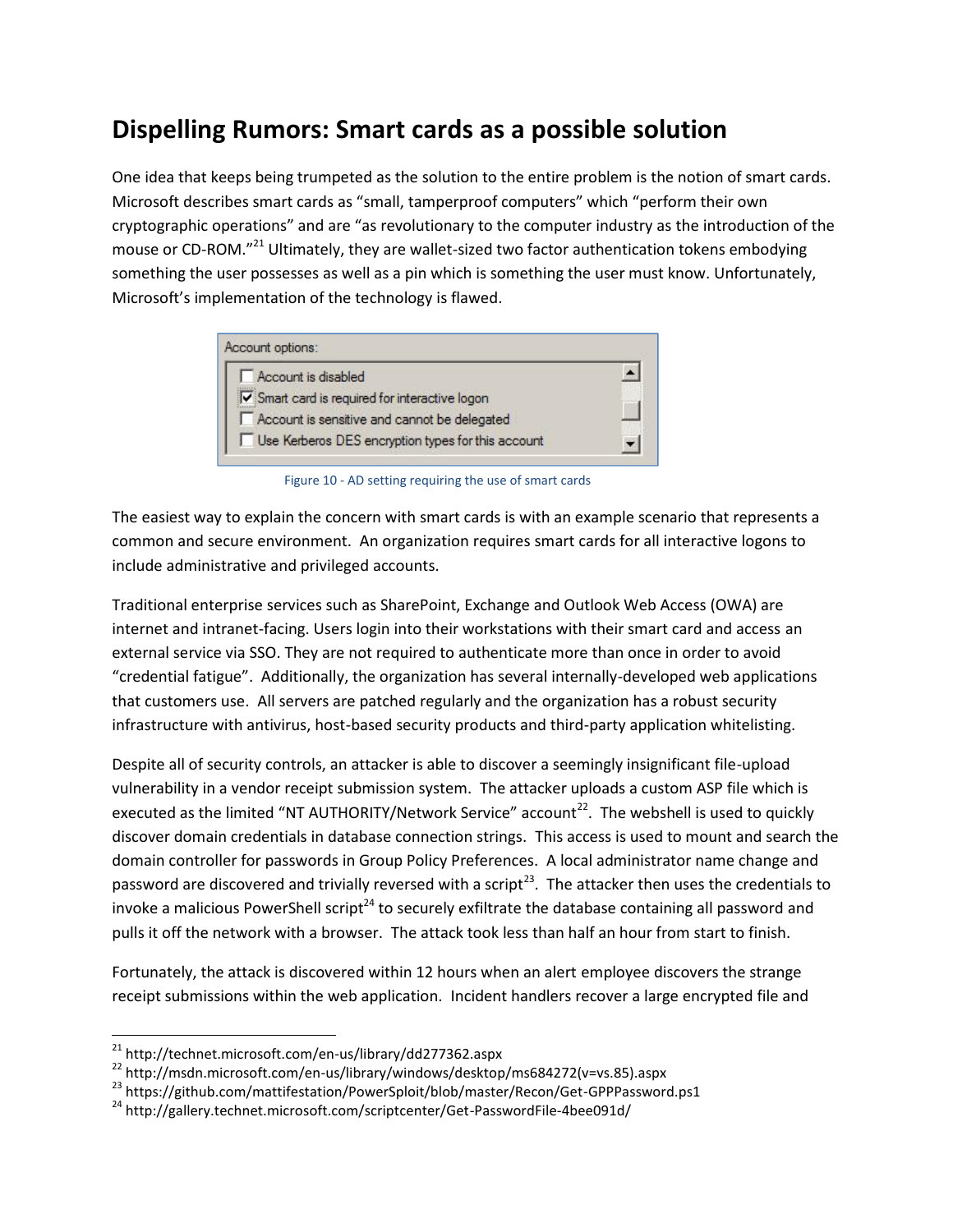notice the access times of all the web application source code which leads them to conclude that the attacker compressed the source code and files associated with each of the websites on the server. The organization chooses to decommission the server and rush the new and more secure version into production. After careful monitoring, no evidence of continued compromise was found and the organization continued business operations after lauding their incident response prowess.

Thanks to common misconceptions, one hour and a small web vulnerability (which could easily be replaced with a spear-phishing attack), this organization will likely be compromised for years. How is the enterprise still compromised when the attacker didn't leave behind any code? Armed with the NTDS.dit and system files, the attacker can easily retrieve the NT hashes of each user account offline<sup>25</sup>. How are the credentials useful to the attacker without persistent internal network access? Aren't smart card passwords pseudo-random, long and nearly impossible to crack?

|                                                                  | <b>Authentication Required</b>                  | $\sim$<br>$\vee$        |
|------------------------------------------------------------------|-------------------------------------------------|-------------------------|
| $\left( \begin{array}{c} \bullet \\ \bullet \end{array} \right)$ | Enter username and password for http://intranet |                         |
| User Name:                                                       | alice.jones@demo.local                          |                         |
| Password:                                                        |                                                 | $\boxdot$ Show password |
|                                                                  |                                                 | X Cancel<br>∀⊙ ⊑        |

*Figure 11 - Hash being supplied instead of the password for NTLMSSP authentication*

The attacker doesn't need to crack them and the hashes can be passed to the internet services that support NTLMSSP with a version of Firefox patched<sup>26</sup> to Pass the Hash. In our scenario, the attacker can now authenticate to SharePoint and OWA as any user in the domain from the internet. If internal access was needed, the attacker could certainly leverage webmail to accomplish it.

|                                             | Home - Nightly                                     |  |
|---------------------------------------------|----------------------------------------------------|--|
| Eile Edit View History Bookmarks Tools Help |                                                    |  |
| $H$ ome                                     |                                                    |  |
| intranet/Pages/Default.aspx                 |                                                    |  |
|                                             | Welcome DEMO\alice.jones $\triangledown$   My Site |  |

*Figure 12 - Successful pass-the-hash attack utilizing PTH-Firefox from the PTH-Suite*

It may not be immediately clear what role smart cards play in this scenario, but it is a devastating one. In a typical domain, the attacker would have to contend with semi-regular password changes that would render the stolen Active Directory database ineffective after a few months. Additionally, the attacker would be forced to repeat a similar brazen attack or leave behind code for persistence which could be

<sup>&</sup>lt;sup>25</sup> http://www.ntdsxtract.com/en/ntdsxtract.html<br><sup>26</sup> https://code.google.com/p/passing-the-hash/downloads/list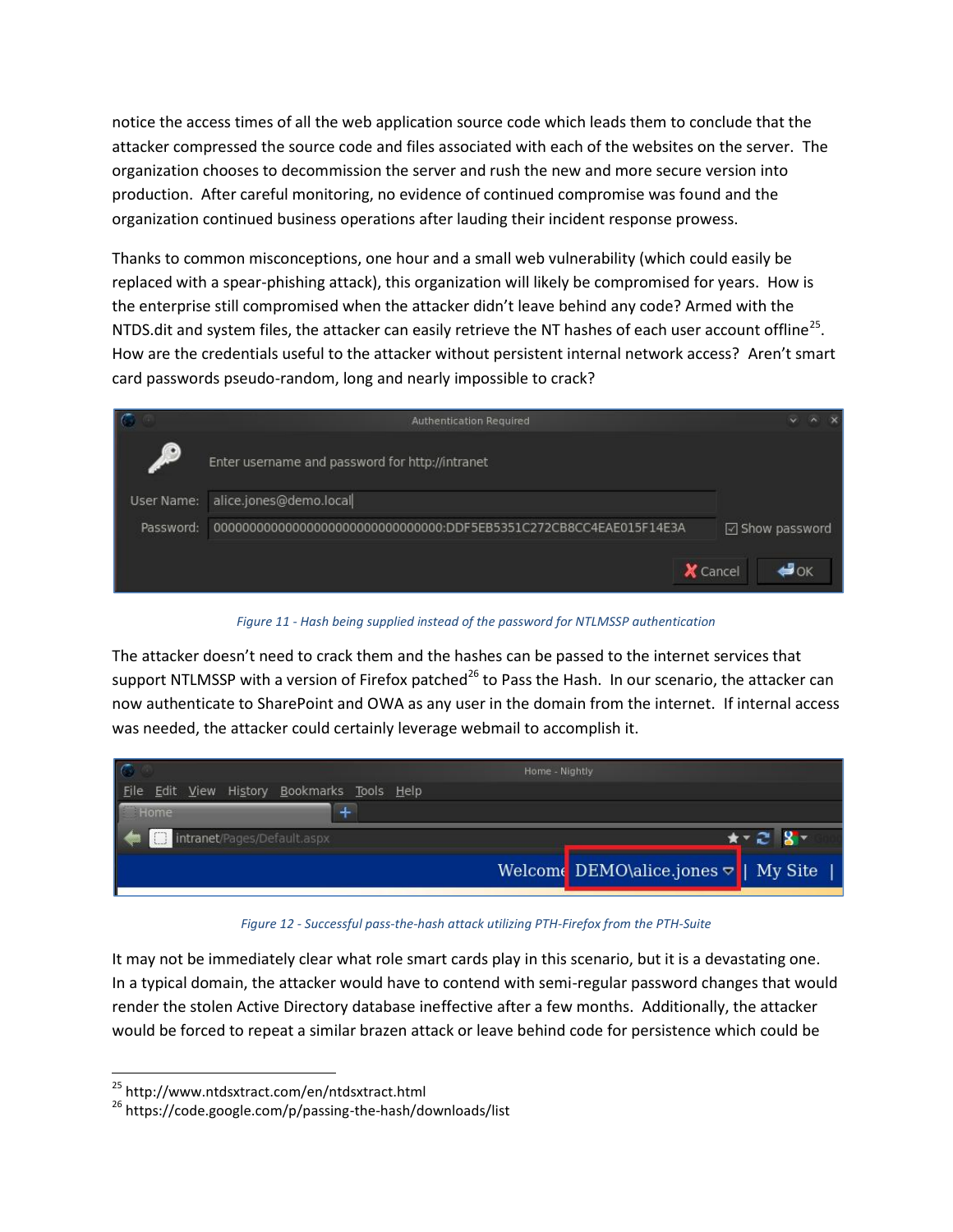discovered. However, by enforcing smart card logons the hashes associated with each account will likely never change because the pseudo-random password is only generated once. That means that one successful attack against this enterprise will yield elevated and user access to services until the active directory is rebuilt.

We can see how this works by creating a new user, setting a password and dumping the hash of the associated account:

#### SmartCardUser:1105:aad3b435b51404eeaad3b435b51404ee:d8888d892771451f18b263c916721bed:::

Figure 13 - Username:ID:LM:NT::: hash format of newly created account

Next we enable the setting for "Smart card is required for interactive logon" from the account options of the new user:

|                                                                                                                                                            |            |                                                    |            | Published Certificates   Member Of   Password Replication   Dial-in   Object |
|------------------------------------------------------------------------------------------------------------------------------------------------------------|------------|----------------------------------------------------|------------|------------------------------------------------------------------------------|
| Security                                                                                                                                                   |            | Environment                                        |            | Sessions                                                                     |
| Remote control                                                                                                                                             |            | Remote Desktop Services Profile                    |            |                                                                              |
| Personal Virtual Desktop                                                                                                                                   |            | $COM+$                                             |            | Attribute Editor                                                             |
| General   Address                                                                                                                                          | Account    | Profile                                            | Telephones | Organization                                                                 |
| User logon name:                                                                                                                                           |            |                                                    |            |                                                                              |
| SmartCardUser                                                                                                                                              |            | @demo.lab                                          |            |                                                                              |
| User logon name (pre-Windows 2000):                                                                                                                        |            |                                                    |            |                                                                              |
| DEMO\                                                                                                                                                      |            | SmartCardUser                                      |            |                                                                              |
| Logon Hours                                                                                                                                                | Log On To  |                                                    |            |                                                                              |
|                                                                                                                                                            |            |                                                    |            |                                                                              |
| Unlock account                                                                                                                                             |            |                                                    |            |                                                                              |
| Account options:<br>Account is disabled<br>Smart card is required for interactive logon<br>Account is sensitive and cannot be delegated<br>Account expires |            | Use Kerberos DES encryption types for this account |            |                                                                              |
| $G$ Never                                                                                                                                                  |            |                                                    |            |                                                                              |
| $C$ End of:                                                                                                                                                | Wednesday, | 31 2013<br>July                                    |            |                                                                              |
|                                                                                                                                                            |            |                                                    |            |                                                                              |

Figure 14 - Smart Card is enforced for interactive logons

The password change is confirmed by the new NT hash:

 $SmartCardUserr:1105: aad3b435b51404eeaad3b435b51404ee:c4f5cb57e34555c2d19b294554187c1d::: |$ 

Figure 15 - The NT password hash has been altered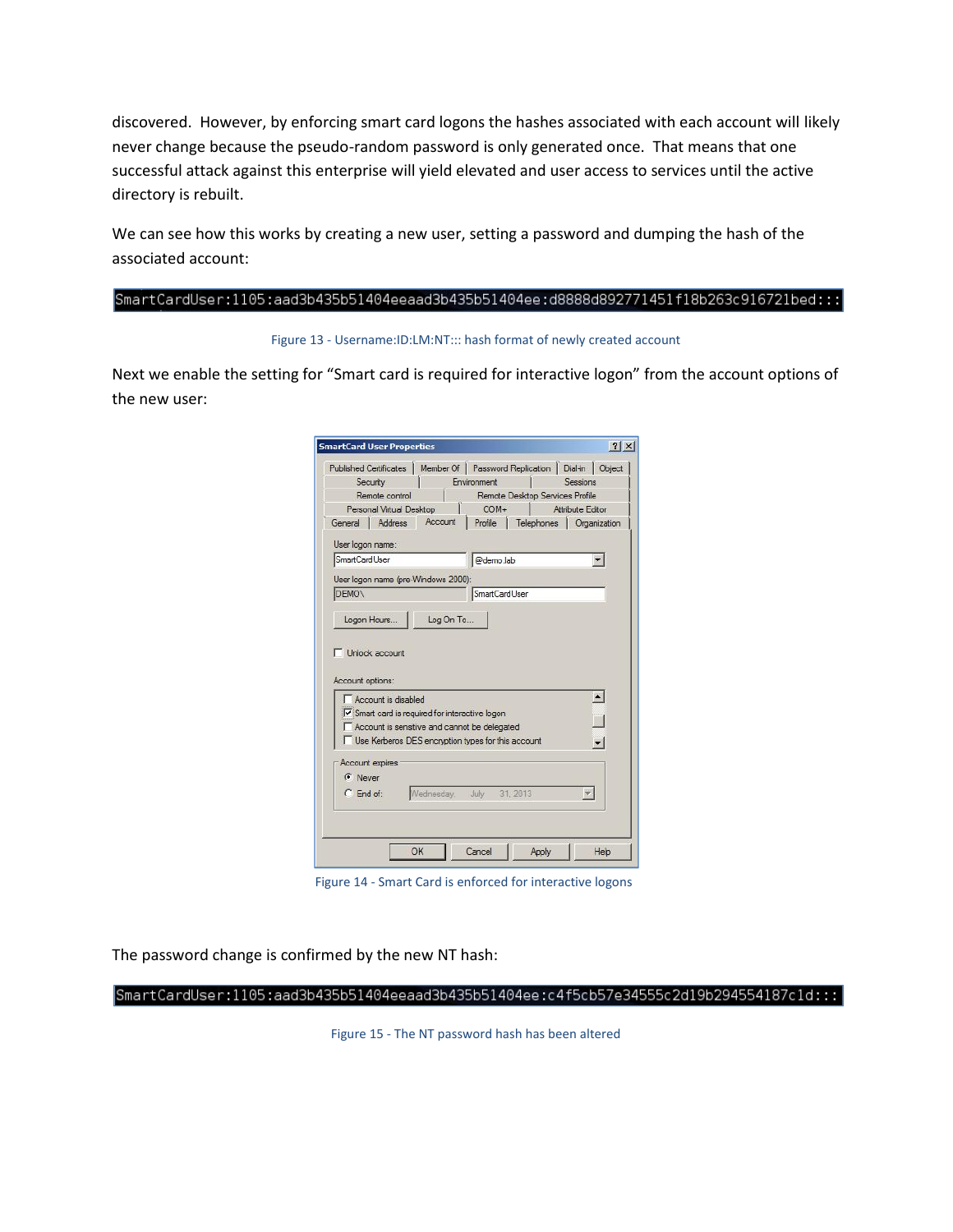In order to get the plaintext, we need to login with a smart card and we can use Mimikatz<sup>27</sup> to dump the wdigest password from lsass:

| 66 ee b2 ba c4 5d ff 54 3d 6e cc fc 02 cc f2 8b 3b aa df 42 f9 eb 80 89 55 b5 06 7f 0c f2 f7 83  |  |  |  |  |  |  |  |  |  |  |  |  |  |  |  |
|--------------------------------------------------------------------------------------------------|--|--|--|--|--|--|--|--|--|--|--|--|--|--|--|
| 43 98 f5 fe 25 d9 74 13 7e f4 c4 67 6f 84 a4 0c 86 59 66 c5 5e d1 1a 81 6e 0a f0 07 c1 53 97 f2  |  |  |  |  |  |  |  |  |  |  |  |  |  |  |  |
| 1a 11 fa 49 bc 9a 51 4b 7b 86 b1 40 11 0e 22 8f 2f 9e 8b d1 28 ef d7 0c c0 79 a7 69 e5 2d 6c 98  |  |  |  |  |  |  |  |  |  |  |  |  |  |  |  |
| 57 b4 c2 60 88 b4 45 93 8e ce b2 7a 60 aa 7e f4 b5 f4 a4 bf 4e aa c8 25 e4 38 3f 1d a1 b8 3e 8f  |  |  |  |  |  |  |  |  |  |  |  |  |  |  |  |
| 3 a d0 c8 e8 18 4a 5d 8a ae d4 a5 41 81 0d da 8c 2d 2f ff 21 74 0c b4 da 51 65 88 b3 f4 fe 92 4a |  |  |  |  |  |  |  |  |  |  |  |  |  |  |  |
| da 4c 9c 7d 31 5d 58 d4 ee f2 f4 4b be 5a 14 a7 01 3a a6 bd 43 9c 5c b0 2f 00 f3 0d fe 6e 1f 1a  |  |  |  |  |  |  |  |  |  |  |  |  |  |  |  |
| 4c 84 e0 ad b8 6f fc 5a 3c 82 c4 84 42 19 ad 9a 41 0b e9 09 f0 89 d9 e3 dc 80 a6 d2 94 00 d6 37  |  |  |  |  |  |  |  |  |  |  |  |  |  |  |  |
| 1f 28 43 40 ef a2 24 3a ba dc ac 0a 61 1a 8f 88                                                  |  |  |  |  |  |  |  |  |  |  |  |  |  |  |  |

Figure 16 - Hex representation of account's plaintext password from Mimikatz

Even if the account's password age is allowed to expire, the hash will not change. There are two general ways of addressing this problem, but both suffer from the same major shortcoming. The first way is to toggle the account option setting thereby causing Windows to generate a new random password for the account. This can easily be automated and ran against every relevant account in the domain with PowerShell<sup>28</sup>:

```
#Import AD Module
Import-Module ActiveDirectory
#Create an array of all accounts that have smart card logon enforced
$ADUsers = (Get-AdUser -Filter * -Properties 'SmartcardLogonRequired' |
    Where-Object {($_.SmartcardLogonRequired)}).SamAccountName
if ($ADUsers -eq $null) {Write-Error "No Accounts Require Smart Cards for logon"}
#Iterate through each account that has the setting enabled and toggle
ForEach ($User in $ADUsers) {<br>Get-AdUser -Identity $($User) | Set-AdUser -SmartcardLogonRequired $False
    Start-Sleep 1
    Get-AdUser -Identity $(50ser) | Set-AdUser -SmartcardLogonRequired $True
ł
```
Figure 17 - Code snippet from Reset-SmartCardPassword

The other solution is to regularly generate random passwords for every account. This is generally not recommended because of the difficulty in generating truly random passwords. Pseudo-random passwords can of near random lengths can be created with .Net and PowerShell<sup>29</sup>:

<sup>27</sup> http://blog.gentilkiwi.com/mimikatz

<sup>&</sup>lt;sup>28</sup> Reset-SmartCardPassword is a tool to be released with this talk

<sup>&</sup>lt;sup>29</sup> Get-RandomPassword is a tool to be released with this talk as a part Set-UniquePassword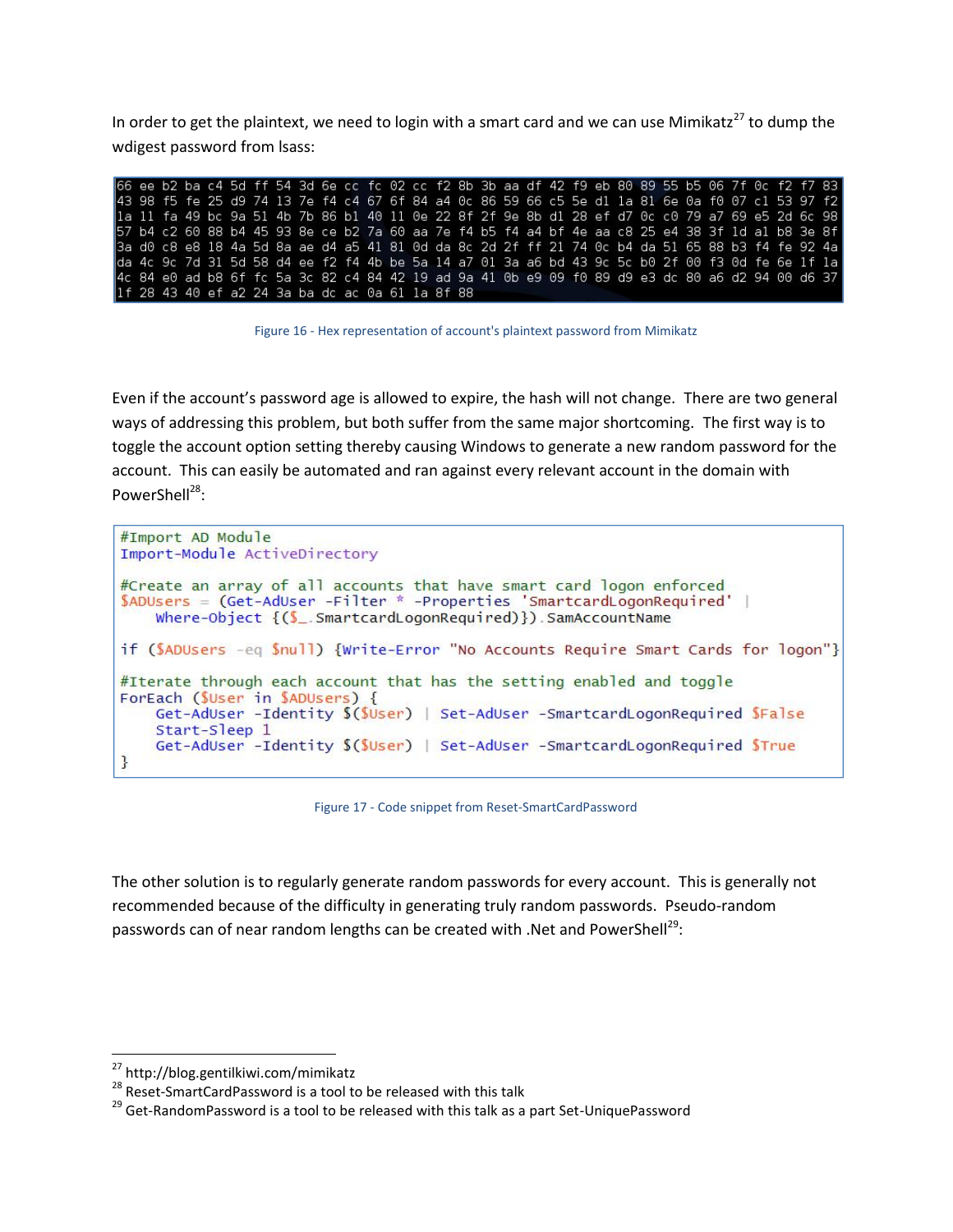```
Function Get-RandomPassword {
    #random password length should help prevent masking attacks<br>$PasswordLength = Get-Random -Maximum 60 -Minimum 30
    #Use .net to generate a random password
     [Reflection.Assembly]::LoadWithPartialName("System.Web") | Out-Null
    \SGeneratedPassword = [System.Web.Security.Membership]::GeneratePassword(\SPasswordLength, 0)
    #check complexity http://technet.microsoft.com/en-us/library/cc786468(v=ws.10).aspx
    \text{ScomplexityTest} = \text{SceneratedPassword } - \text{cmatch}"\w(2=.*\d)(2=.*[a-z])(2=.*[a-z])(2=.*[\x21-\x2F\x3A-\x40\x5B-\x60\x7B-\x7F]). {30,60}$"
    if (!($ComplexityTest)) {Get-RandomPassword}
    Return SGeneratedPassword
\mathcal{E}
```
Figure 18 - Code snippet from Set-UniquePassword

Either solution is flawed in that it renders all current interactive logon sessions invalid. This shortcoming would have to be solved with policy or a hotfix from Microsoft.

### **Mitigation**

We summed up mitigation in our previous whitepaper<sup>30</sup>:

A common misconception is that security tools and configuration changes can prevent this type of attack from being successful. Unfortunately, most antivirus tools are looking for specific, known attack tools and their behavior. For example, several antivirus products flag Hernan Ochoa's WCE as malicious and remove it. Other products detect the use the Metasploit PSEXEC exploitation module<sup>31</sup> due to the service it starts. However, AV products can be trivially bypassed<sup>32</sup>, in many cases, by encoding or otherwise obfuscating the binary in question.

On the network side, a successful "network login" event is virtually indistinguishable from one created with a hash. Up until recently (Windows 2008 R2)<sup>33</sup> there wasn't a distinction between NTLM and Kerberos being used for logins that was noted in the event logs. The ultimate mitigation against the "Pass the Hash" attack is to protect the hashes from being disclosed to an attacker. However, there are steps that can be taken to lessen the chance of a successful attack. The first is regular password changes. NT hashes have limited value once the corresponding account's password has been changed. Frequent password changes forces an attacker to repeat their attack which could be detected. Audit log review and monitoring of privileged accounts is also critical to detecting the attack. Networks should be segmented to prevent lateral movement by attackers. Administrators should also prevent external services from being accessed from external hosts. Sensitive ports such as SMB (TCP 445) and NetBios (TCP 139)

<sup>&</sup>lt;sup>30</sup> http://media.blackhat.com/bh-us-12/Briefings/Duckwall/BH\_US\_12\_Duckwall\_Campbell\_Still\_Passing\_WP.pdf<br><sup>31</sup> http://www.metasploit.com/modules/exploit/windows/smb/psexec<br><sup>32</sup> http://www.obscuresecurity.blogspot.com/201

<sup>&</sup>lt;sup>33</sup> http://blogs.technet.com/b/askds/archive/2009/10/08/ntlm-blocking-and-you-application-analysis-andauditing-methodologies-in-windows-7.aspx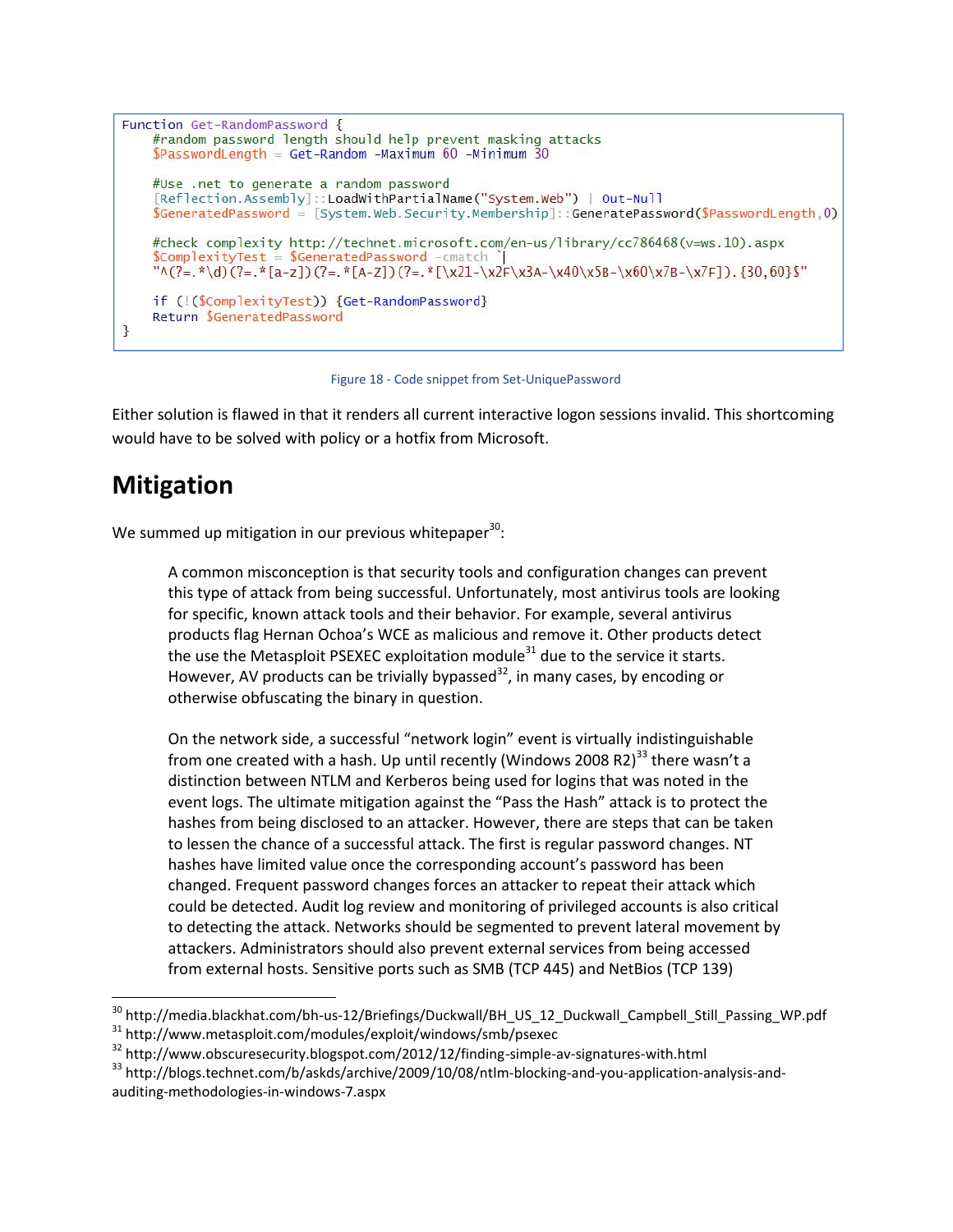should be blocked and integrated authentication should not be used by externally accessible websites (e.g. SharePoint).

The "Pass the Hash" attack is actually a documented part of the way that Windows protocols interact. Since the designers of the protocols didn't want to ask the user for their username/password every time network authentication takes place, the password hash is stored locally in memory and is constantly being recycled as long as the user stays logged in. Because it's an integral part of the design of Windows authentication, the "attack" does not have a traditional defense. The best way to prevent the attack from happening is to protect the Domain Controller from compromise with a comprehensive defense in depth approach. Enforce least privilege, enable UAC, limit the number of elevated accounts, etc. Once the DC is lost, all your data becomes accessible.

The best and only real mitigation to the Pass-the-Hash attack is to completely prevent credentials from ever being exposed. There are hundreds of ways to lessen the severity of the attack and Microsoft's working group on the subject published an 80-page whitepaper<sup>34</sup> that settles on 3 main suggestions to mitigate the attack:

- 1. Restrict and protect high privileged domain accounts.
- 2. Restrict and protect local accounts with administrative privileges.
- 3. Restrict inbound traffic using Windows Firewall.

Microsoft covers step-by-step how to implement each mitigation with controls that range from obvious to absurd in any realistic enterprise. Some of the absurdity lies in the fact the authors chose to only reference Microsoft products and ignore common network devices that likely exist in every enterprise. For example, creating an administrative VLAN and ensuring administrative workstations are isolated is far more realistic for most enterprises than creating complex Windows Firewall rules, especially given the lack of true centralized management capabilities for large Windows Firewall installations.

# **Detection**

Any mitigation strategy that focuses on preventing the "Pass the Hash" attack will likely result in failure because a well-executed attack is indistinguishable from an administrator doing their job. That isn't to say that administrators shouldn't be reviewing their logs for signs of potential compromise, because detection is probably the best second best defense to this attack.

Administrators should be tracking all privileged account usage and verifying that the usage is authorized. Reviewing logs is time expensive and log analytics tools can be spend expensive, however any review is better than none at all. There are also ways to automate the analysis without spending any money on software and there are several strategies that have proven effective in detecting this attack (not preventing it).

<sup>34</sup> http://www.microsoft.com/en-us/download/details.aspx?id=36036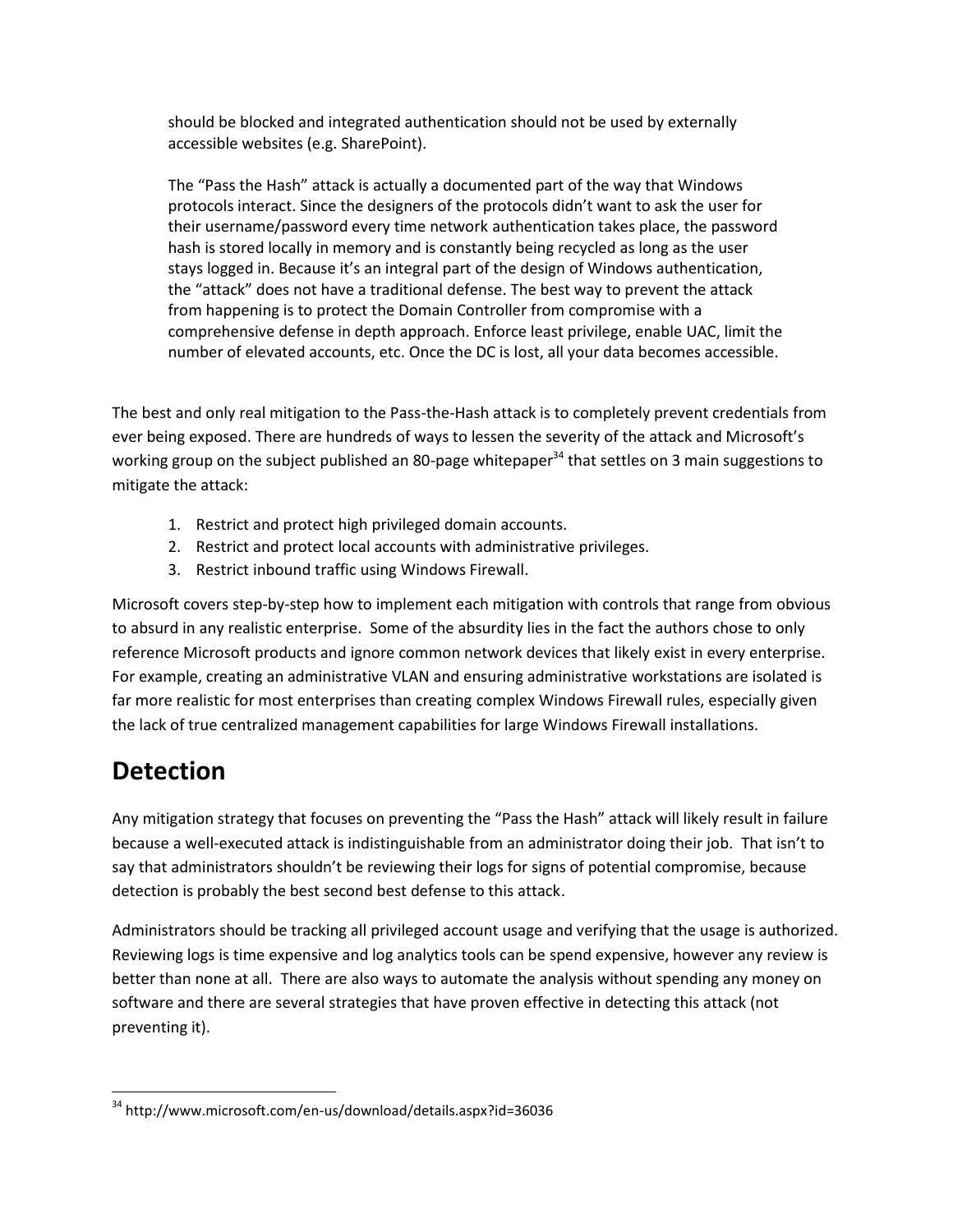The concept of two man integrity should be utilized when reviewing logs for any system. By reviewing the logs of a server administered by someone else, members of the team will learn and recommend improved methods in addition to adding an early detection process for insider threats. Any unusual activity should be investigated by both administrators.

Another promising technique is to have a weekly review of all elevated account usage. Modern Windows systems support a feature<sup>35</sup> that can be used to forward all logs to a central point for review. With the logs centrally located, they can be reviewed and analyzed for signs of compromised credentials. For example, a company's security policy prohibits the use of the popular PsExec<sup>36</sup> tool due to the fact that it sends credentials in plaintext. They have aggregated their logs to one server and would like to automate detection of policy violations:

```
Function Find-PSExecService {
    SServiceStarted = (Get-Eventlog -LogName "system" | Where-Object \{S_. EventID -eq 7045}'
        Where-Object {$_.Message -like "*PSExec*"})
        $ServiceStarted | Foreach-Object {
            $UserName = $. UserName
            $Time = $. TimeGenerated
            $Hostname = $_.\tMachineNameSObjectProps = \mathcal{C} Hostname' = SHostname;
                              UserName = $UserName;
                              'Time' = $Time; }$Results = New-Object -TypeName PSObject -Property $ObjectProps
            Write-Output SResults
        3
1
```
Figure 19- Find-PSExecService searches the registry for evidence of the PSEXECSVC

This simple function quickly churns through the system log for evidence of services being created and returns the relevant information:



Figure 20 - Find-PSExecService used to detect suspicious credential use

<sup>35</sup> http://technet.microsoft.com/en-us/library/4aa6403f-d4b8-43a4-a70d-ceb7f88c524e

<sup>36</sup> http://technet.microsoft.com/en-us/sysinternals/bb897553.aspx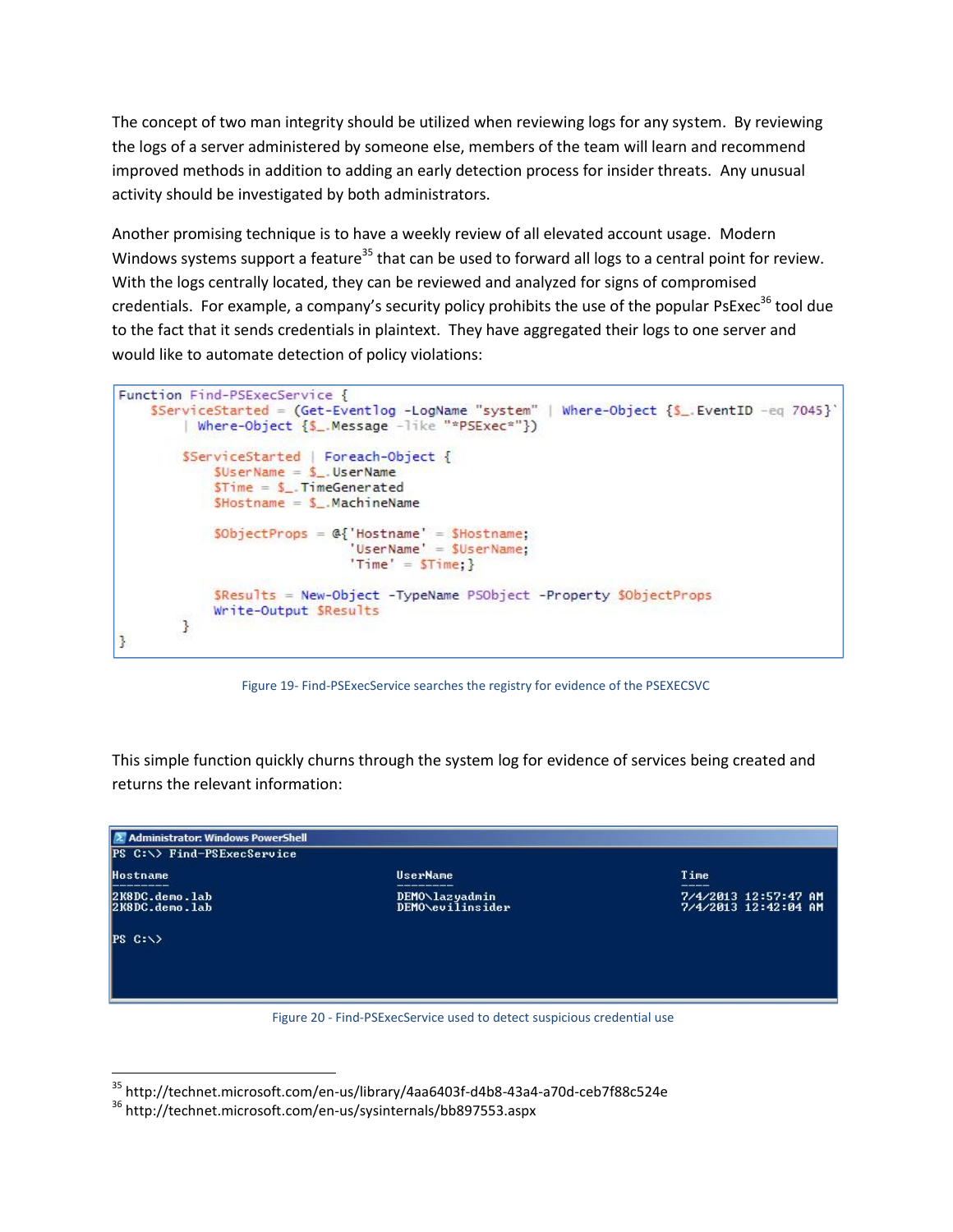Now administrators can quickly audit for a specific banned application on regular intervals, but what if we want to be alerted sooner? All of these functions can be schedule to run hourly and combined with the built in PowerShell commandlet Send-MailMessage<sup>37</sup>. This enables an administrator to receive an email or text close to when the activity is originally logged.

This process can quickly become ineffective if all detection is focused on publically available attack and penetration tools such as Metasploit. In all likelihood, these will not be the exact tools that will be used against you. For example, there are a few attributes that when combined make the service that the Metasploit PsExec module creates easily identifiable. By default, the service name begins with "M" and is followed by a random number of characters<sup>38</sup>. Additionally, the service binary is always eight characters long and placed in the "%SYSTEMROOT%" directory. Using those two facts we can quickly locate log entries that were likely created by the Metasploit module:

```
Function Find-MsfPSExec {
     ServiceStarted = (Get-Eventlog -LogName "system" |<br>Where-Object {$ EventID -eq 7045} |<br>Where-Object {($ Message -match "Service Name: M")} |
     Where-Object {($_Message -like "*%SYSTEMROOT%\????????.exe*")})
          $ServiceStarted | Foreach-Object {
                \text{SUserName} = \text{S}. UserName
                $Time = $ TimeGenerated
                $Hostname = $. MachineName
                $ObjectProps = @{'Hostname'} = $Hostname;<br>
'UserName' = $UserName;'Time' = $Time; }
                $Results = New-Object -TypeName PSObject -Property $ObjectProps
                Write-Output SResults
          }
}
```
Figure 21 - Find-MsfPSExec searches the logs for activity matching the default config of a Metasploit module

<sup>37</sup> http://technet.microsoft.com/en-us/library/hh849925.aspx

<sup>38</sup> https://github.com/rapid7/metasploit-

framework/blob/master/modules/exploits/windows/smb/psexec.rb#L241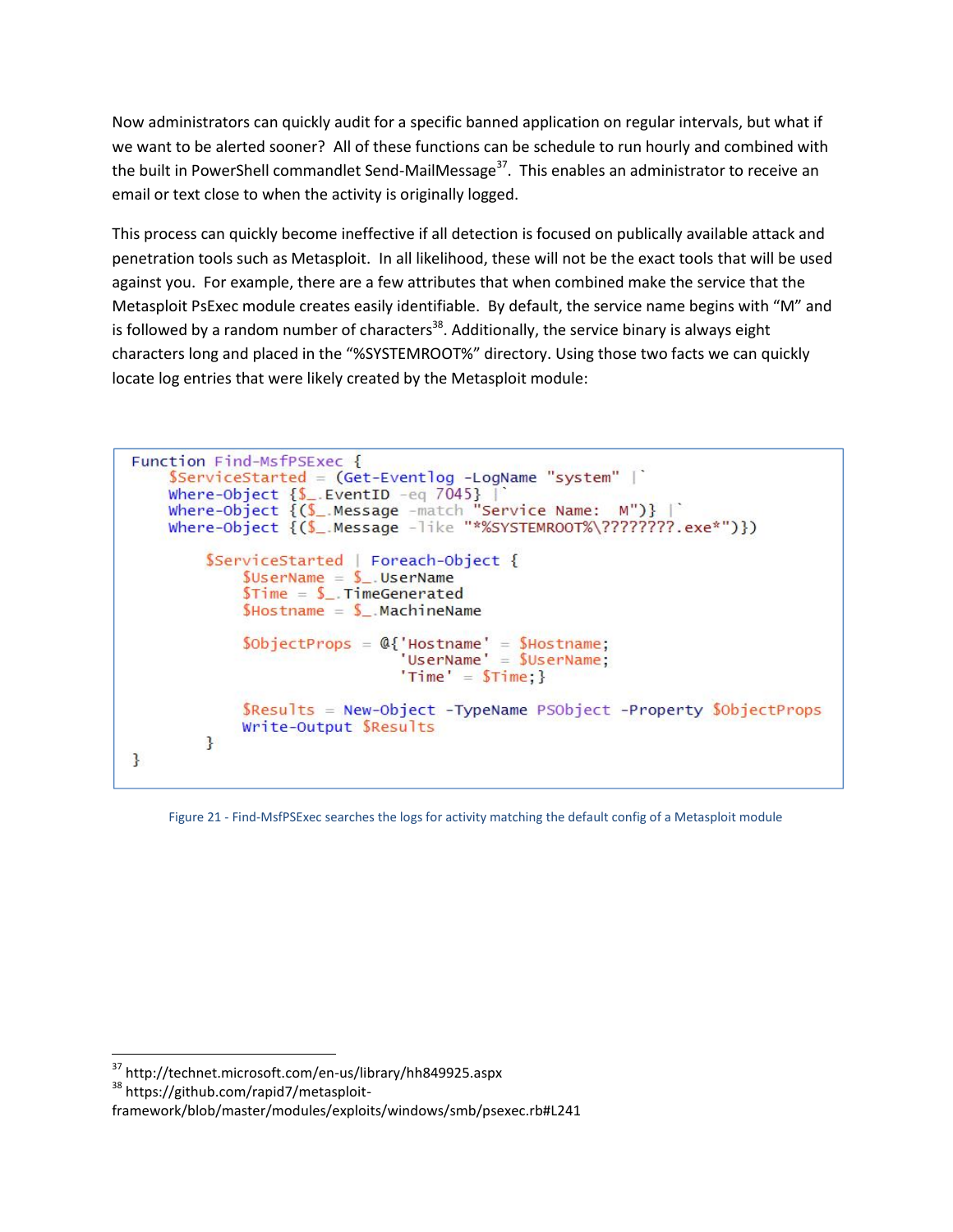| Administrator: Windows PowerShell |                  |                     |  |  |  |  |  |  |
|-----------------------------------|------------------|---------------------|--|--|--|--|--|--|
| $PS C:\rightarrow$ Find-MsfPSExec |                  |                     |  |  |  |  |  |  |
| <b>Hostname</b>                   | <b>UserName</b>  | Time                |  |  |  |  |  |  |
| 2K8DC.demo.lab                    | DEMO\evilinsider | 7/4/2013 2:02:38 AM |  |  |  |  |  |  |
| $PS C:\ \>$                       |                  |                     |  |  |  |  |  |  |



The limitation of this type of signature matching should be obvious. The attacker could change the service name to match a legitimate service<sup>39</sup> or not start a service at all<sup>40</sup>. So instead of targeting the tools, we can target the specific activity that we need to monitor for. Service creation is definitely something you want to check for, but network logon events<sup>41</sup> are definitely more relevant.

By focusing on the activity that should be monitored and not the tools, administrators can potentially detect other authentication problems or attacks. We will need to search for all events with the ID of 4624 and instead of using the Get-Eventlog Commandlet in PowerShell, we can take advantage of the new filtering available in Windows Server 2008:

```
Function Find-NTLMNetworkLogon {
     $Filter = "*[EventData[Data = 'NtlmSsp']]"$Events = Get-WinEvent -Logname "security" -FilterXPath $Filter |
          Where-Object \{$ . ID -eq 4624}
          if (SEvents) {SEvents | ForEach-Object {
                \text{SobiectProps} = \mathbb{Q} 'Hostname' = \text{S}_{-}. Properties [11] value;
                                        'IPAddress' = \frac{1}{2}. Properties [18]. value;<br>'UserName' = \frac{1}{2}. Properties [5]. value;
                                        'Domain' = \text{\AA}. Properties [6] value;
                                       'Time' = \mathbb{S}_-.TimeCreated;<br>'Workstation' = \mathbb{S}_-.MachineName}
                $Results = New-Object -TypeName PSObject -Property $ObjectProps
                Write-Output $Results
                ł
          <sup>3</sup>
}
```
Figure 23 - Find-NTLMNetworkLogon function to parse event log quickly

 $39$  http://www.room362.com/blog/2012/6/25/evidence-of-compromise-metasploits-psexec.html<br><sup>40</sup> http://www.metasploit.com/modules/auxiliary/admin/smb/psexec\_command

<sup>41</sup> http://support.microsoft.com/kb/947226